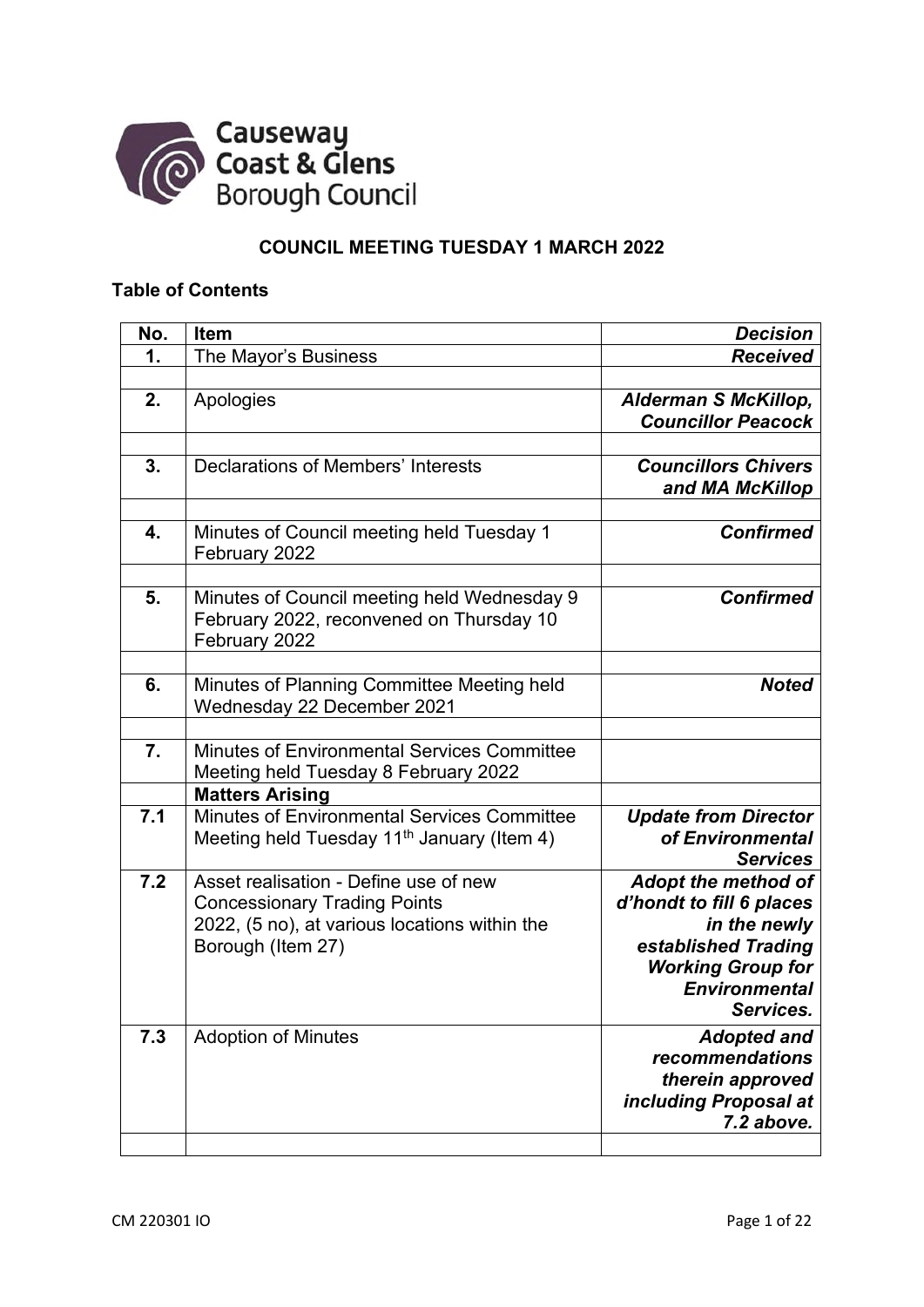| 8.   | Minutes of Finance Committee Meeting held                                              | <b>Adopted and</b>                    |
|------|----------------------------------------------------------------------------------------|---------------------------------------|
|      | Thursday 10 February 2022, reconvened on                                               | recommendations                       |
|      | Wednesday 16 February 2022                                                             | therein approved                      |
|      |                                                                                        |                                       |
| 9.   | Minutes of Leisure and Development Committee<br>Meeting held Tuesday 15 February 2022  |                                       |
|      | <b>Matters Arising</b>                                                                 |                                       |
| 9.1  | Technical Assistance Grant (Item 11)                                                   | <b>Motion Lost</b>                    |
| 9.2  | <b>Adoption of the Minutes</b>                                                         | <b>Adopted and</b>                    |
|      |                                                                                        | recommendations                       |
|      |                                                                                        |                                       |
|      |                                                                                        | therein approved                      |
|      |                                                                                        |                                       |
| 10.  | Minutes of Corporate Policy and Resources                                              | <b>Adopted and</b><br>recommendations |
|      | Committee Meeting held Tuesday 22 February<br>2022                                     | therein approved                      |
|      |                                                                                        |                                       |
| 11.  | Leisure and Development Report - Small                                                 | <b>Accept the Letter of</b>           |
|      | <b>Settlements Regeneration Programme</b>                                              | Offer from the                        |
|      |                                                                                        | <b>Department of</b>                  |
|      |                                                                                        | <b>Communities for</b>                |
|      |                                                                                        | £2,250,000 and                        |
|      |                                                                                        | <b>Council 10% match</b>              |
|      |                                                                                        | contribution of                       |
|      |                                                                                        | £250,000.                             |
|      |                                                                                        |                                       |
|      |                                                                                        |                                       |
|      |                                                                                        | <b>Based on the Letter of</b>         |
|      |                                                                                        | Offer, approve to                     |
|      |                                                                                        | proceed to the                        |
|      |                                                                                        | relevant next stage of<br>the Capital |
|      |                                                                                        | <b>Management Process</b>             |
|      |                                                                                        | for each of the                       |
|      |                                                                                        | projects itemised                     |
|      |                                                                                        |                                       |
| 12.  | Matters for reporting to the Partnership Panel                                         | <b>None</b>                           |
|      |                                                                                        |                                       |
| 13.  | Conferences                                                                            |                                       |
| (i)  | Newry and Dundalk Chambers' Annual Cross-                                              | <b>Noted</b>                          |
|      | Border Conference - Wednesday 9th March                                                |                                       |
|      | 2022                                                                                   |                                       |
| (ii) | NILGA Conference on the Future of                                                      |                                       |
|      | Regeneration – Tuesday 15 <sup>th</sup> March 2022.                                    |                                       |
|      |                                                                                        |                                       |
|      |                                                                                        |                                       |
| 14.  | Correspondence                                                                         |                                       |
| (i)  | Northern Ireland Housing Council - The Housing                                         | <b>Noted</b>                          |
|      | Council January bulletin dated 10 February                                             |                                       |
|      | 2022 and 487 <sup>th</sup> Meeting of the Northern Ireland<br>Housing Council minutes. |                                       |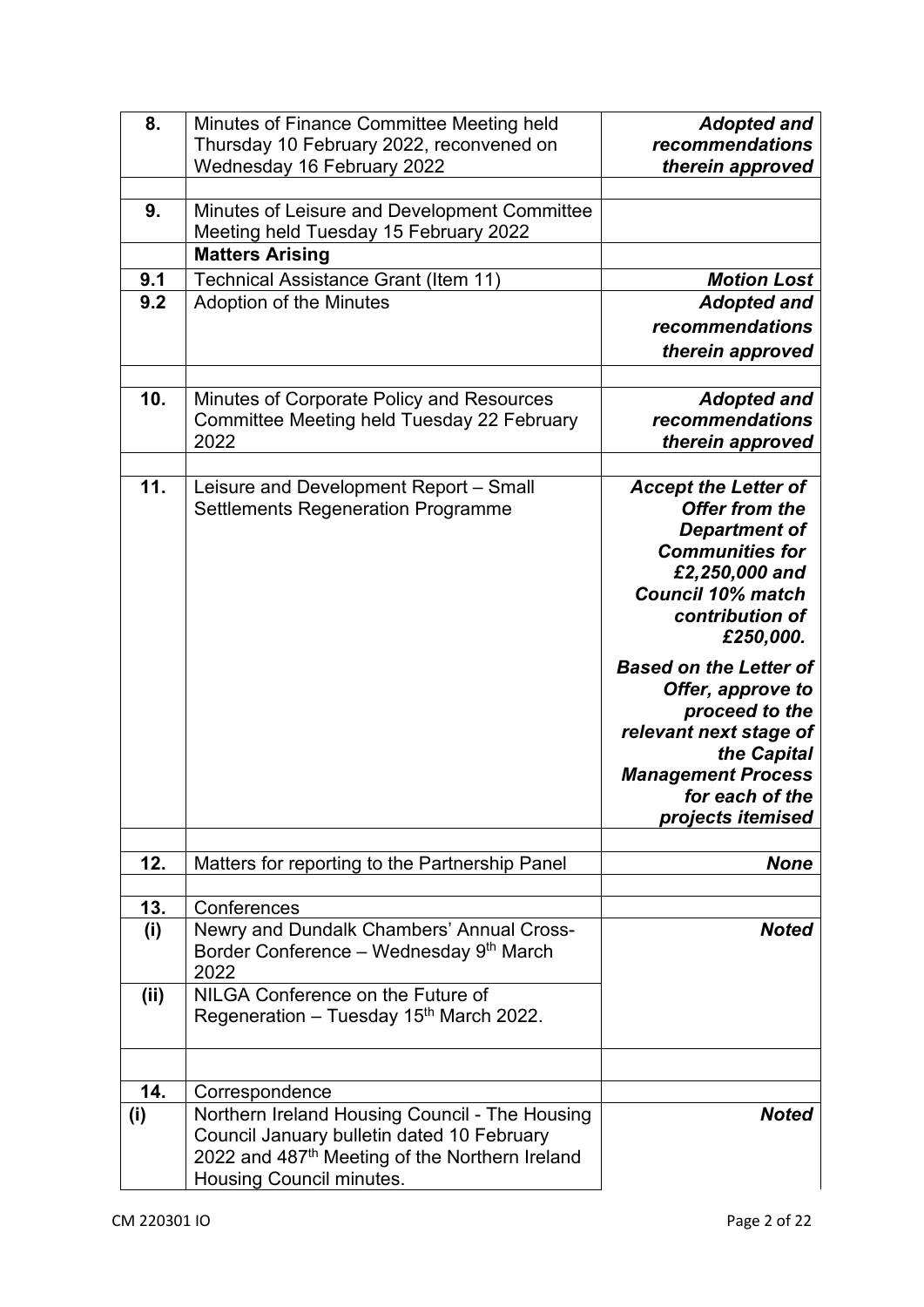| (ii)  | Department for Infrastructure Responses to<br>Elected Member queries presented on 7th                                                                                                          |                                                                                  |
|-------|------------------------------------------------------------------------------------------------------------------------------------------------------------------------------------------------|----------------------------------------------------------------------------------|
|       | December 2021                                                                                                                                                                                  |                                                                                  |
| (iii) | Alison McCullough, Chief Executive Fermanagh<br>& Omagh District Council – seeking support of<br>Causeway Coast and Glens Borough Council is<br>sought for a public inquiry into this matter.  |                                                                                  |
| (iv)  | Alison McCullough, Chief Executive Fermanagh<br>& Omagh District<br><b>Council - Causeway Coast and Glens</b><br>Borough Council are asked to give this issue<br>due consideration and respond |                                                                                  |
|       |                                                                                                                                                                                                |                                                                                  |
| 15.   | <b>Consultation Schedule</b>                                                                                                                                                                   |                                                                                  |
| (i)   | Department of Health, Draft Budget 2022-2025<br><b>Consultation Equality Impact Assessment</b>                                                                                                 | <b>Noted</b>                                                                     |
| (ii)  | Armagh City, Banbridge, Craigavon Borough<br>Council, Consultation on Draft Performance<br>Improvement Objectives for 2022-23                                                                  |                                                                                  |
| (iii) | <b>Education Authority, Consultation on Draft</b><br><b>Strategic Plans</b>                                                                                                                    |                                                                                  |
| (iv)  | Department of Agricultural, Environmental and<br>Rural Affairs, Introduction of Mandatory Digital<br><b>Waste Tracking</b>                                                                     |                                                                                  |
| (v)   | Northern Ireland Housing Executive, Public<br><b>Consultation Supporting People Three Year</b><br>Draft Strategic Plan and Covid-19 Recovery<br>Plan 2022-2025                                 |                                                                                  |
| (vi)  | Department of Health, Consultation on Reform<br>of Adult Social Care                                                                                                                           |                                                                                  |
|       |                                                                                                                                                                                                |                                                                                  |
| 16.   | <b>Seal Documents</b>                                                                                                                                                                          | <b>Seal Affixed (i-xxii)</b>                                                     |
| 17.   | Notice of Motion Proposed by Councillor<br>P McShane, Seconded by Councillor Quigley                                                                                                           | <b>Referred to Corporate,</b><br><b>Policy and Resources</b><br><b>Committee</b> |
| 18.   | Notice of Motion Proposed by Councillor<br>McQuillan, Seconded by Councillor Wallace                                                                                                           | Item withdrawn from<br>the Agenda                                                |
|       | 'IN COMMITTEE' (Items 19 – 20 inclusive)                                                                                                                                                       |                                                                                  |
|       |                                                                                                                                                                                                |                                                                                  |
| 19.   | Minutes of Leisure and Development Committee<br>Meeting Tuesday held Tuesday 15 February<br>2022 'In Committee'                                                                                |                                                                                  |
|       | <b>Matters Arising</b>                                                                                                                                                                         |                                                                                  |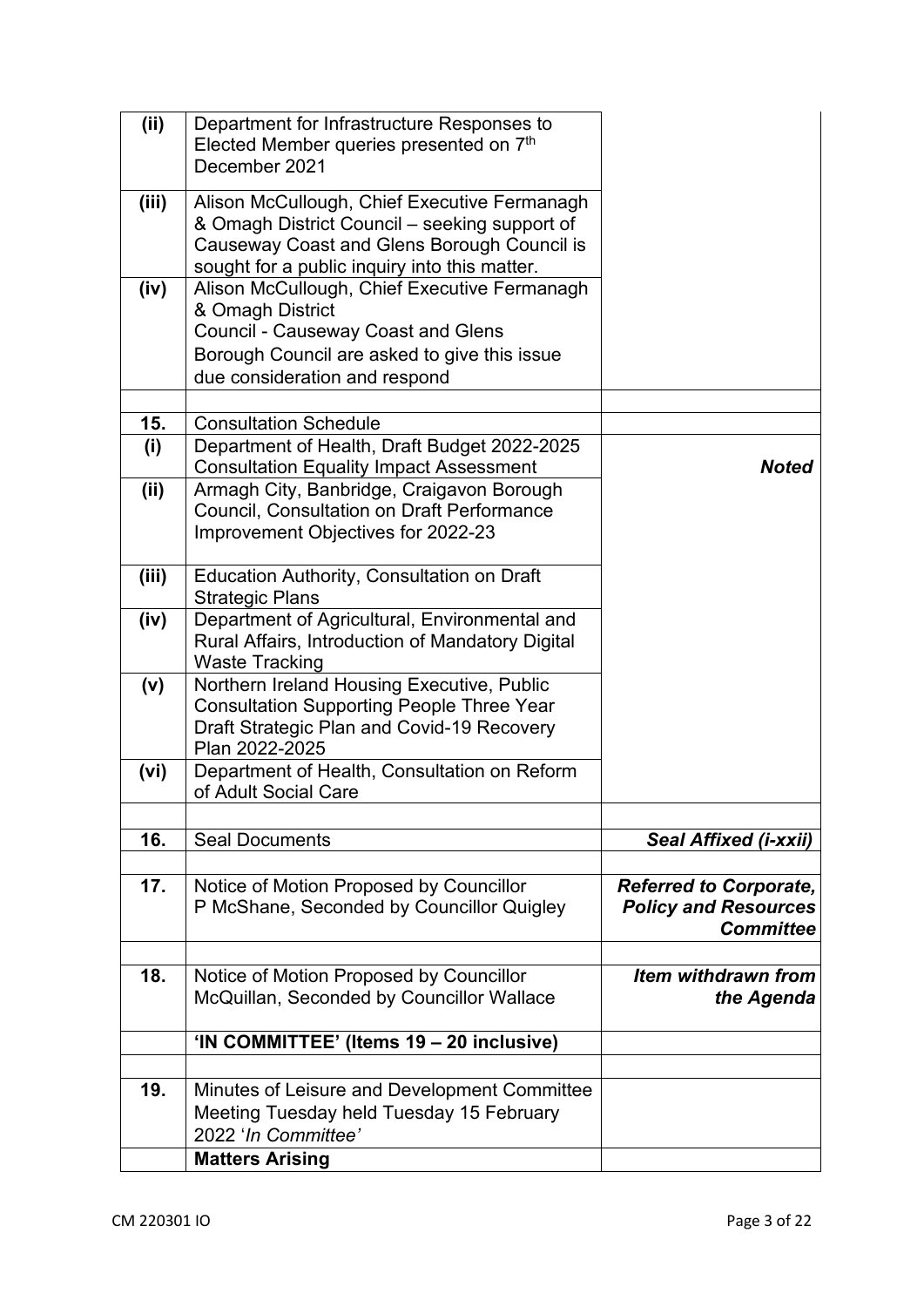| 19.1 | Funding Support Large Events (Item 19)                                                                | Offer a grant<br>programme for<br><b>Tourism Large</b><br><b>Events Fund in</b><br>accordance with<br><b>Council's Grant</b><br><b>Funding Policy and</b><br>the parameters and<br>criteria presented to<br><b>Council October</b><br>2021 (Annex A,<br>previously<br>circulated);<br><b>Council receive</b> |
|------|-------------------------------------------------------------------------------------------------------|--------------------------------------------------------------------------------------------------------------------------------------------------------------------------------------------------------------------------------------------------------------------------------------------------------------|
|      |                                                                                                       | the required<br>independent legal<br>and HMRC advice as<br>outlined in the report                                                                                                                                                                                                                            |
|      |                                                                                                       |                                                                                                                                                                                                                                                                                                              |
| 20.  | Legal Opinion in the Matter of a Call In<br>Request in Respect of the Council Dated 4<br>January 2022 | <b>Reconsideration of</b><br><b>Decision Upheld;</b><br><b>Motion Lost</b>                                                                                                                                                                                                                                   |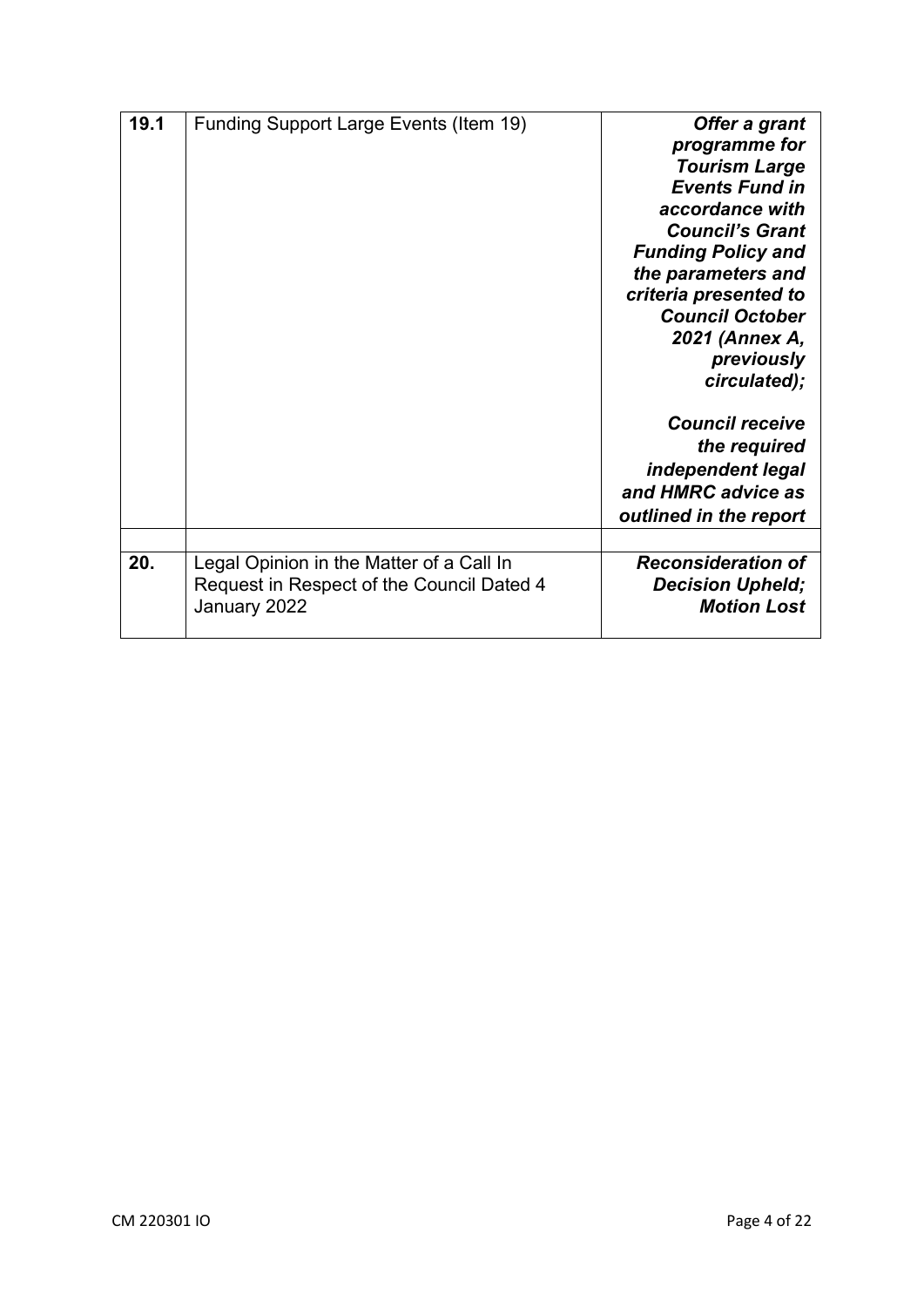# **MINUTES OF THE PROCEEDINGS OF THE MEETING OF THE**

## **COUNCIL HELD IN THE COUNCIL CHAMBER AND VIA VIDEO CONFERENCE ON TUESDAY 1 MARCH 2022 AT 7:00PM**

| In the Chair<br>÷   | The Mayor, Councillor Holmes (C)                                                                                                                                                                                                                                                                                                                                                                                                                                                                                                                                                                                                                                                                                                                                |
|---------------------|-----------------------------------------------------------------------------------------------------------------------------------------------------------------------------------------------------------------------------------------------------------------------------------------------------------------------------------------------------------------------------------------------------------------------------------------------------------------------------------------------------------------------------------------------------------------------------------------------------------------------------------------------------------------------------------------------------------------------------------------------------------------|
| <b>Present</b><br>÷ | Alderman Baird (R), Boyle (C), Duddy (C), Fielding (R),<br>Finlay (C), Hillis (C), Knight-McQuillan (R), McKeown (R),<br>Robinson (R)                                                                                                                                                                                                                                                                                                                                                                                                                                                                                                                                                                                                                           |
|                     | Councillors Anderson (C) Bateson (R), Beattie (R),<br>Callan (R), Chivers (R), Dallat O'Driscoll (R), Hunter (R),<br>McAuley (C), McCandless (C), McCaw (R), McCorkell (R),<br>McGlinchey (R), McGurk (R), MA McKillop (R),<br>McLaughlin (R), McLean (C), McMullan (R), McQuillan<br>(C), C McShane (R), P McShane (C), Mulholland (C),<br>Nicholl (R), Quigley (C), Schenning (R), Scott (R),<br>Wallace (C), Watton (C), Wilson (C)                                                                                                                                                                                                                                                                                                                          |
|                     | <b>Officers Present :</b> D Jackson, Chief Executive (C)<br>A McPeake, Director of Environment Services (R)<br>R Baker, Director of Leisure and Development (R)<br>M Smyth, Director of Finance (Interim) (R)<br>D Hunter, Council Solicitor (R)<br>N Linnegan, Council Solicitor (R)<br>J Mills, Council Solicitor, Land and Property (R)<br>J Welsh, Head of Community and Culture (R)<br>D Wright, Chief Finance Officer (R)<br>P Donaghy, Democratic and Central Services Manager (R)<br>P O'Brien, Funding Unit Manager (R)<br>T Vauls, Car Parks Manager (R)<br>J Elliott, (Interim) Head of Prosperity and Place (R)<br>A McAuley, PR Manager (R)<br>J Keen, Committee & Member Services Officer (R)<br>I Owens, Committee & Member Services Officer (C) |
|                     | C Thompson, ICT Officer (C)<br>A Lennox, ICT Mobile Operations (C)                                                                                                                                                                                                                                                                                                                                                                                                                                                                                                                                                                                                                                                                                              |
| In Attendance:      | K Morgan, BL (Item 20)                                                                                                                                                                                                                                                                                                                                                                                                                                                                                                                                                                                                                                                                                                                                          |
|                     | Press $(4 \text{ no.}) (R)$<br>Public $(6 \text{ no.}) (R)$                                                                                                                                                                                                                                                                                                                                                                                                                                                                                                                                                                                                                                                                                                     |
| <u>Key</u> –        | $C =$ Attended in The Chamber<br>$R =$ Attended Remotely                                                                                                                                                                                                                                                                                                                                                                                                                                                                                                                                                                                                                                                                                                        |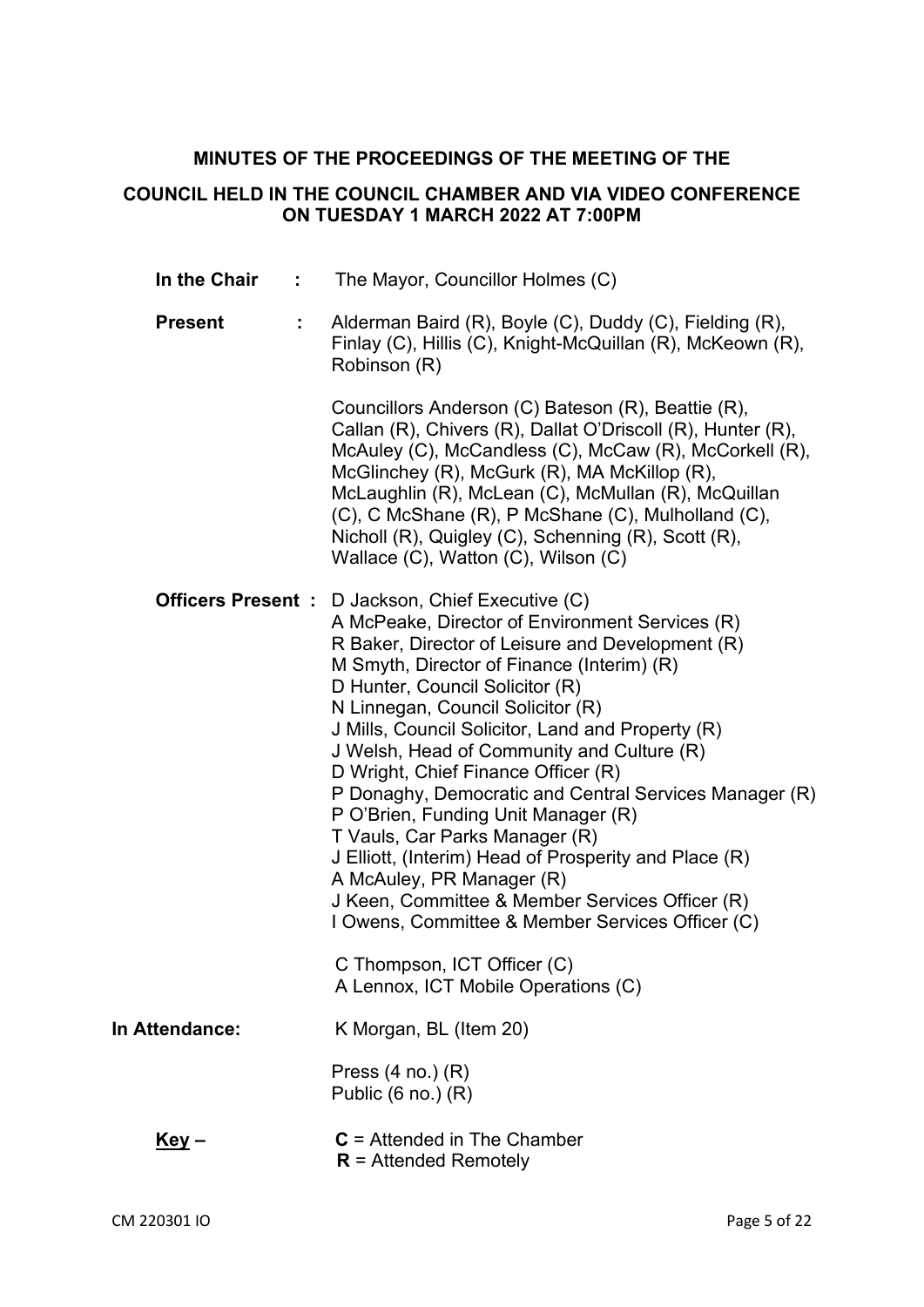The Chief Executive undertook a roll call.

The Mayor opened the meeting and extended a welcome to members of the press and public in attendance and provided guidance in relation to Council's Remote Meetings Protocol and audio recordings.

## **1. THE MAYOR'S BUSINESS**

The Mayor advised that the had two matters to bring to the attention of Elected **Members** 

The Victoria Lagan School of Dancing from Coleraine with 27 members will be representing Northern Ireland at World Finals to be held in June in Spain. The Mayor plans to host the group in the Parlour on 27<sup>th</sup> April to recognise this huge achievement. Currently the school are fundraising for associated fees including accommodation, flights and tracksuits. The Mayor advised Elected Members that grants were being sought to support the group in monetary values of £3,000, £500 and £100.

The Mayor spoke of the situation in Ukraine which had been raised by a number of Elected Members and referred to the 2 million refugees which have been displaced, something he said had not been witnessed since World War II.

The Mayor encouraged those who could, to help and referred to collection points for sheets, bandages, non-perishable food etc which were at Coleraine Community Rescue, Portstewart Clothing Company and Arcadia Café in **Portrush** 

Alderman Baird pointed out that there was a collection point in Aidan Boyle's shop at Quay Road in Ballycastle.

Councillor Quigley, on behalf of the humanitarian team, said they had been overwhelmed by support and had organised for a container to be despatched and thanked those involved including local schools.

## **2. APOLOGIES**

Apologies received from Alderman S McKillop and Councillor Peacock.

#### **\* Councillor McAuley joined the meeting at 7.10 pm.**

## **3. DECLARATIONS OF MEMBERS' INTERESTS**

Declarations of Interest were recorded for:

Councillor Chivers in Leisure and Development Committee Meeting - Minute Item 11, Technical Assistance Grant. Councillor Chivers did not participate in the Item.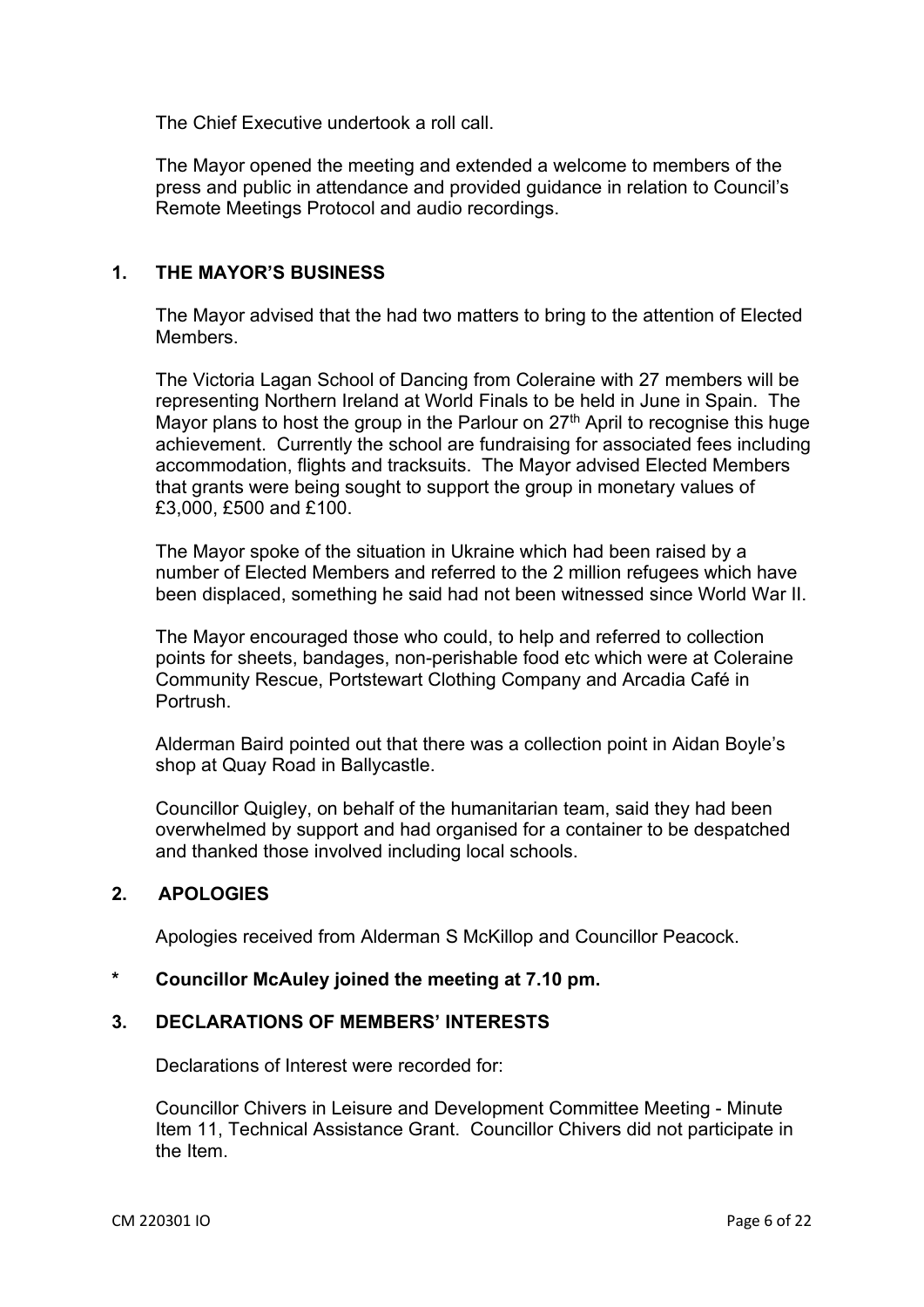Councillor MA McKillop Environmental Services Committee Meeting – Minute Item 26, Asset Realisation – Declaration of 'surplus to requirements', assets at various locations within the Borough (4no). Councillor MA McKillop did not participate in the Item.

#### **4. MINUTES OF COUNCIL MEETING HELD TUESDAY 1 FEBRUARY 2022**

Copy, previously circulated.

Proposed by Alderman Duddy Seconded by Councillor Scott and

**RESOLVED** – that the Minutes of the Council Meeting held Tuesday 1 February 2022 are confirmed as a correct record.

#### **5. MINUTES OF COUNCIL MEETING HELD WEDNESDAY 9 FEBRUARY 2022, RECONVENED ON THURSDAY 10 FEBRUARY 2022**

Copy, previously circulated.

**RESOLVED –** that the Minutes of the Council Meeting held Wednesday 9 February 2022, reconvened on Thursday 10 February 2022 are confirmed as a correct record.

## **6. MINUTES OF PLANNING COMMITTEE MEETING HELD WEDNESDAY 26 JANUARY 2022**

Copy, previously circulated.

**RESOLVED –** that the Minutes of the Planning Committee Meeting held Wednesday 26 January 2022 are received and noted.

## **7. MINUTES OF ENVIRONMENTAL SERVICES COMMITTEE MEETING HELD TUESDAY 8 FEBRUARY 2022**

Copy, previously circulated.

The Environmental Services Committee Chair, Councillor Wilson, proposed the adoption of the Minutes subject to any matters arising.

## **Matters Arising**

## **7.1. Minutes of Environmental Services Committee Meeting held Tuesday 11th January (Item 4)**

In response to a question from Councillor McQuillan the Director of Environmental Services confirmed a report regarding an update on the variance on trading pitches would be brought to the Environmental Services Committee in due course. Councillor McQuillan said he believed it was to be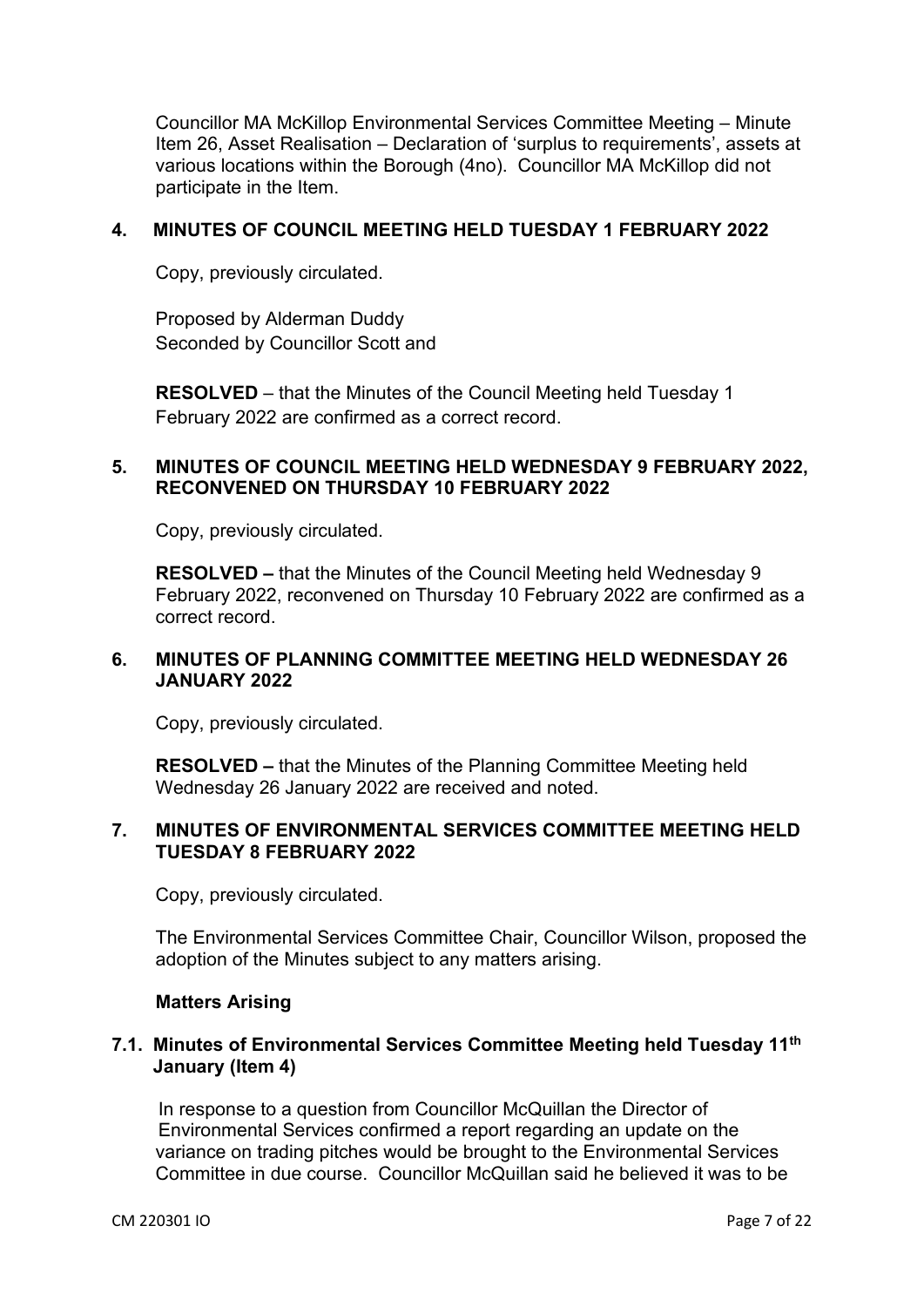presented at the March meeting of Environmental Services and pointed to the end of this financial year timescale. The Mayor was in agreement, however confirmed that trading concessions were for a 3-year cycle, and there was some way to go yet on the licenses but felt the forum for discussion on legal implications on trading concessions was within Committee.

The Director of Environmental Services advised that it was his view the report would be tabled at the proposed Trading Working Group meeting to be held in advance of next Environmental Services Committee Meeting from which a decision paper would follow.

The Director of Environmental Services advised that he would endeavour to have a report included on the Agenda for the next Environmental Services Committee Meeting.

## **7.2 Asset Realisation – Define use of new Concessionary Trading Points 2022, (5 no), at various locations within the Borough (Item 27)**

The Director of Environmental Services advised a decision was required on the method of nominating membership to the Trading Working Group.

Proposed by Councillor McQuillan Seconded by Councillor Wilson and

**AGREED** – that Council adopt the method of d'hondt to fill 6 places in the newly established Trading Working Group for Environmental Services.

All members in attendance were in agreement.

## **7.3 Adoption of the Minutes**

Proposed by Councillor Wilson Seconded by Councillor Wallace and

**RESOLVED** – that the Minutes of the Environmental Services Committee Meeting held Tuesday 8 February 2022 are adopted and recommendations therein approved, including resolution at Minute Item 7.2 above.

#### **8. MINUTES OF FINANCE COMMITTEE MEETING HELD THURSDAY 10 FEBRUARY 2022, RECONVENED ON WEDNESDAY 16 FEBRUARY 2022**

Copy, previously circulated.

The Finance Committee Chair, Alderman Hillis, proposed the adoption of the Minutes subject to any matters arising.

Proposed by Alderman Hillis Seconded by Councillor Callan and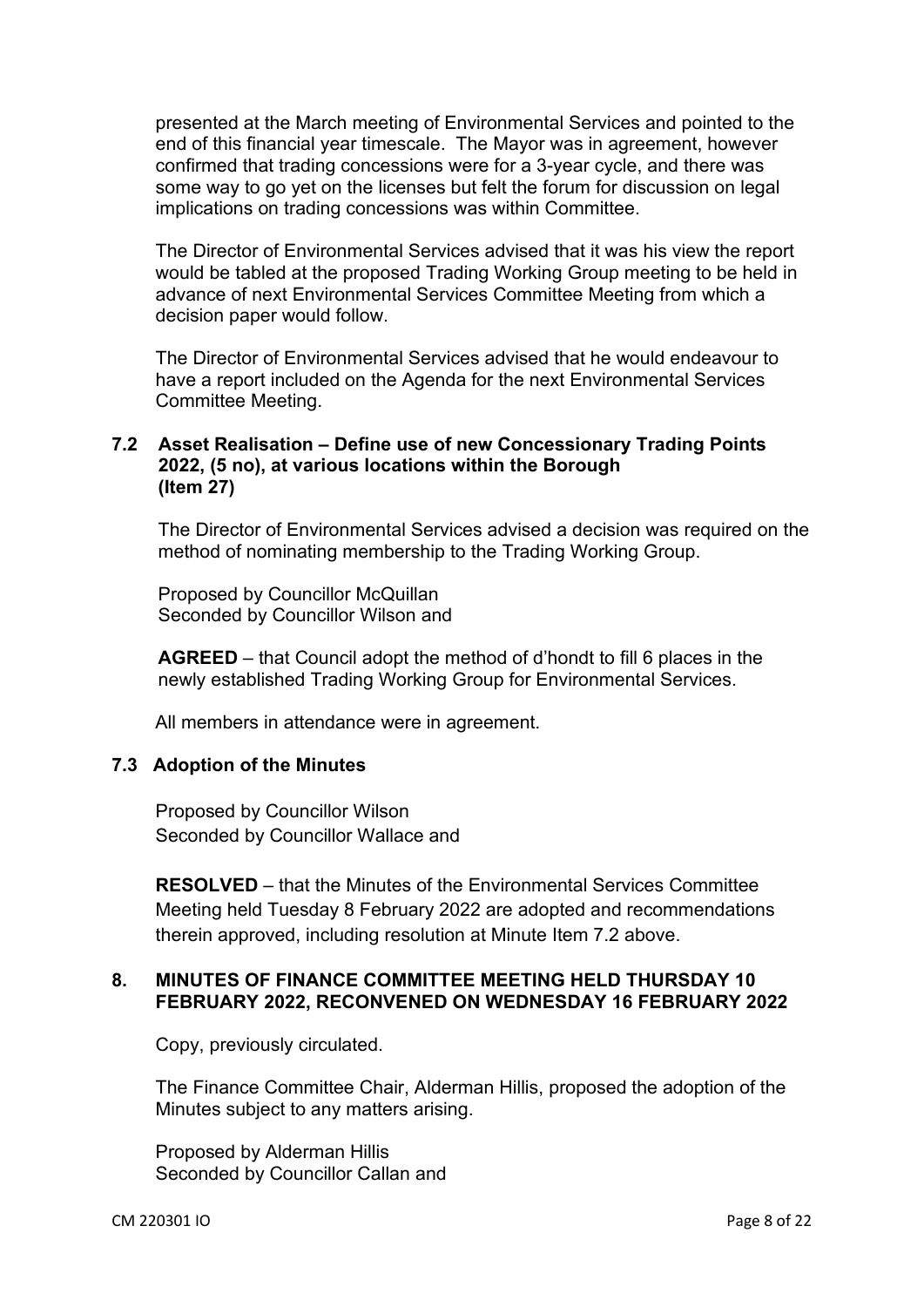**RESOLVED –** that the Minutes of the Finance Committee Meeting held Thursday 10 February 2022, reconvened on Wednesday 16 February 2022 are adopted and recommendations therein approved.

Alderman Finlay suggested that, whilst he understood the rationale behind the reconvened meeting of the Finance Committee it would have been helpful if Elected Members on the Finance Committee were consulted in advance of date being agreed.

## **9. MINUTES OF LEISURE AND DEVELOPMENT COMMITTEE MEETING HELD TUESDAY 15 FEBRUARY 2022**

Copy, previously circulated.

The Leisure and Development Committee Chair, Councillor McAuley, proposed the adoption of the Minutes subject to any matters arising.

#### **Matters Arising**

## **9.1. Technical Assistance Grant (Item 11)**

Councillor Bateson said that through the Technical Assistance Grant Council would be able to help a number of community based and sporting organisations to establish grant funding, and referred to recent presentations from Harry Gregg Legacy Partnership and Coleraine Football Club which had been facilitated through this grant. Councillor Bateson said the grant was only £30,000 and refuted the misconception that GAA's would benefit and although GAA was one of the largest sporting groups in the Borough there were other sports such as soccer and community groups which could avail of this support if it came to fruition.

Councillor P McShane referred to this type of grant being successful in legacy Moyle District Council and referred to unjust comments from the Chamber and perception that some Elected Members believed the grant was available for one section of the community.

Proposed by Councillor Bateson Seconded by Councillor P McShane

-to recommend to Council the Technical Assistance grant for the 2022-23 period;

- that it is named the Project Development Grant to more accurately reflect the grant purpose.

Councillor P McShane requested a Recorded Vote.

The Mayor put the motion to the Council to vote. 16 Members voted For; 20 Members voted Against; 0 Members Abstained. The Mayor declared the motion Lost.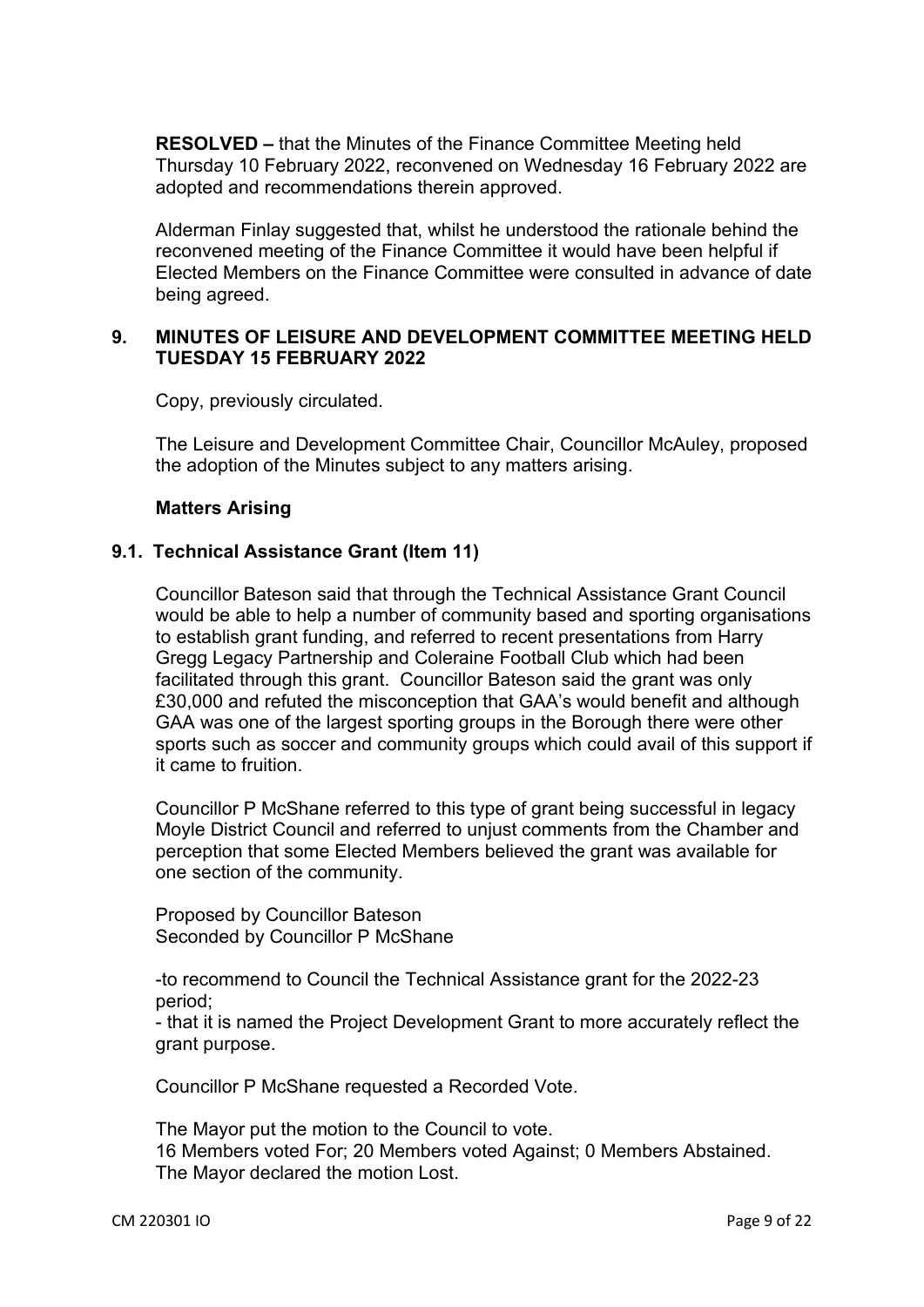## Recorded Vote Table

| For (16)     | Alderman Boyle                                                                                                                                                                         |
|--------------|----------------------------------------------------------------------------------------------------------------------------------------------------------------------------------------|
|              | Councillors Bateson, Beattie, Chivers,<br>Dallat-O'Driscoll, McCaw, McGlinchey, MA McKillop,<br>McLaughlin, McMullan, C McShane, P McShane,<br>Mulholland, Nicholl, Quigley, Schenning |
| Against (20) | Alderman Baird, Duddy, Finlay, Hillis,                                                                                                                                                 |
|              | Knight-McQuillan, McKeown, Robinson                                                                                                                                                    |
|              | Councillors Anderson, Callan, Holmes, Hunter,                                                                                                                                          |
|              | McAuley, McCandless, McCorkell, McLean,                                                                                                                                                |
|              | McQuillan, Scott, Wallace, Watton, Wilson                                                                                                                                              |
| Abstain (0)  |                                                                                                                                                                                        |

## **9.2. Adoption of the Minutes**

Proposed by Councillor McAuley Seconded by Councillor Watton and

**RESOLVED** – that the Minutes of the Leisure and Development Committee Meeting Tuesday 15 February 2022 are adopted and recommendations therein approved.

## **10. MINUTES OF CORPORATE POLICY AND RESOURCES COMMITTEE MEETING HELD TUESDAY 22 FEBRUARY 2022**

Copy, previously circulated.

The Corporate Policy and Resources Committee Chair, Alderman Knight-McQuillan, proposed the adoption of the Minutes subject to any matters arising.

Proposed by Alderman Knight-McQuillan Seconded by Alderman Hillis and

**RESOLVED** – that the Minutes of the Corporate, Policy and Resources Committee Meeting held Tuesday 22 February 2022 are adopted and recommendations therein approved.

#### **11. LEISURE AND DEVELOPMENT REPORT – SMALL SETTLEMENTS REGENERATION PROGRAMME**

Report, previously circulated, was presented by the Director of Leisure and Development.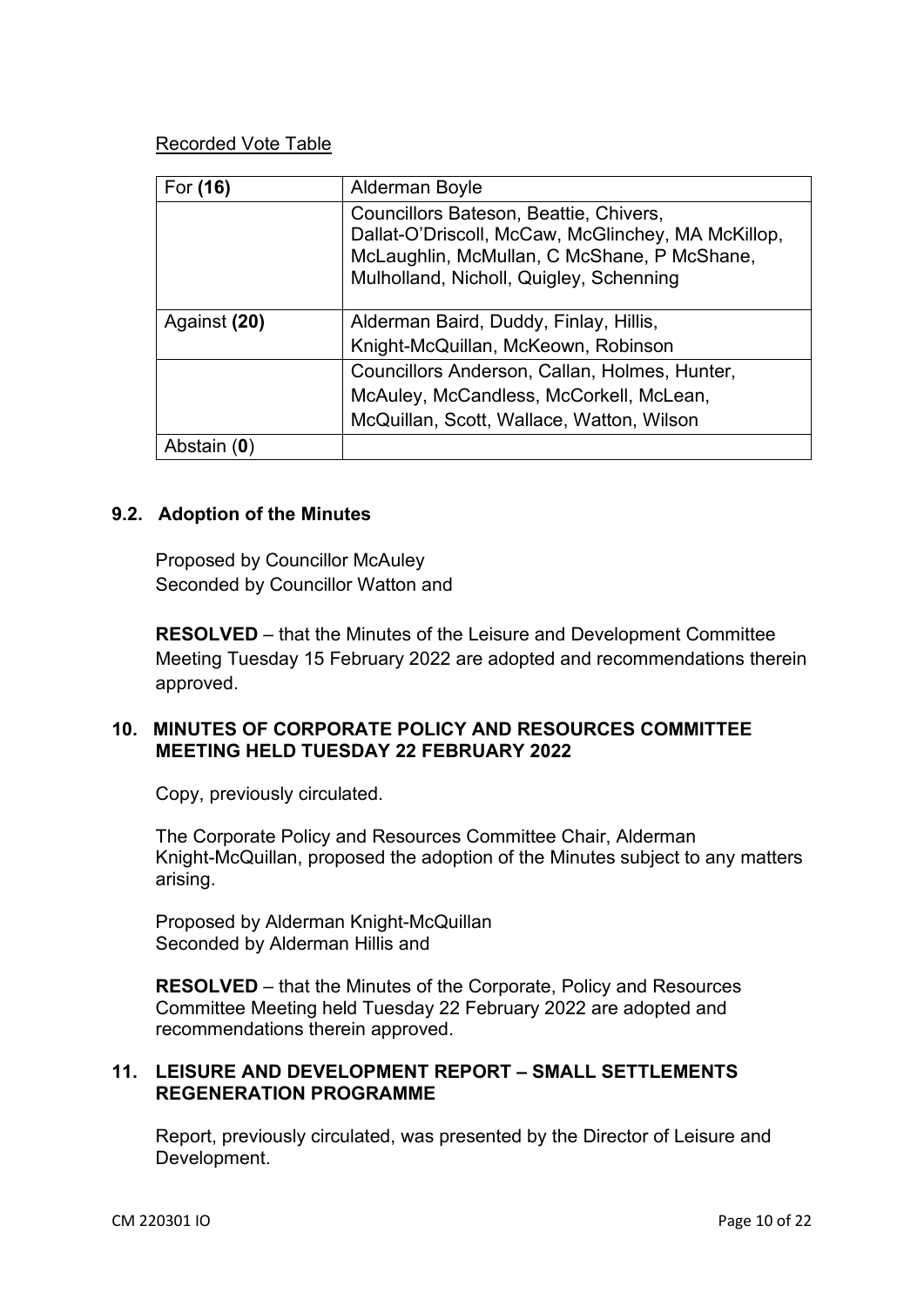## Purpose of Report

The purpose of this report is to inform Members of receipt of the Letter of Offer for the Covid Recovery Small Settlements Regeneration Programme and seek approval for signature and to proceed to Stage 2 of the Capital Project Management process.

#### **Background**

In January 2022 council approved the three-strand approach for the Covid Recovery Small Settlements Regeneration Programme which was submitted to the funding body for approval.

The Small Settlements Regeneration Programme is made up of combined funding from the Department for Communities [DfC], the Department for Agriculture, Environment and Rural Affairs [DAERA] and the Department for Infrastructure [DfI] as follows:

|                      | Initial funding<br>offer | <b>Revised</b><br>funding<br>allocation<br>20/1/22 |
|----------------------|--------------------------|----------------------------------------------------|
| <b>DfC</b>           | £605,920                 | £740,000                                           |
| <b>DAERA</b>         | £698,840                 | £750,000                                           |
| Dfl                  | £605,920                 | £600,000                                           |
| <b>Total Capital</b> | £1,911,000               | £2,090,000                                         |
| Revenue              | £120,000                 | £160,000                                           |
| Total                | £2,031,000               | £2,250,000                                         |

The programme requires a 10% match capital funding.

Revenue fund may also be used for delivery costs and/or additional staff requirements.

#### Project Proposals

The implementation plan was submitted to the funders and following feedback and further exploration of projects with council officers, a revised plan was submitted 15<sup>th</sup> February 2022 along with a detailed Addendum on each of the projects. [Annex A], previously circulated.

In summary:

Project A - Continuation of Village Renewal Schemes £1,419,000

9 schemes identified under the previous Rural Development Programme village renewal plans as per table below.

| Project A |  |
|-----------|--|
|           |  |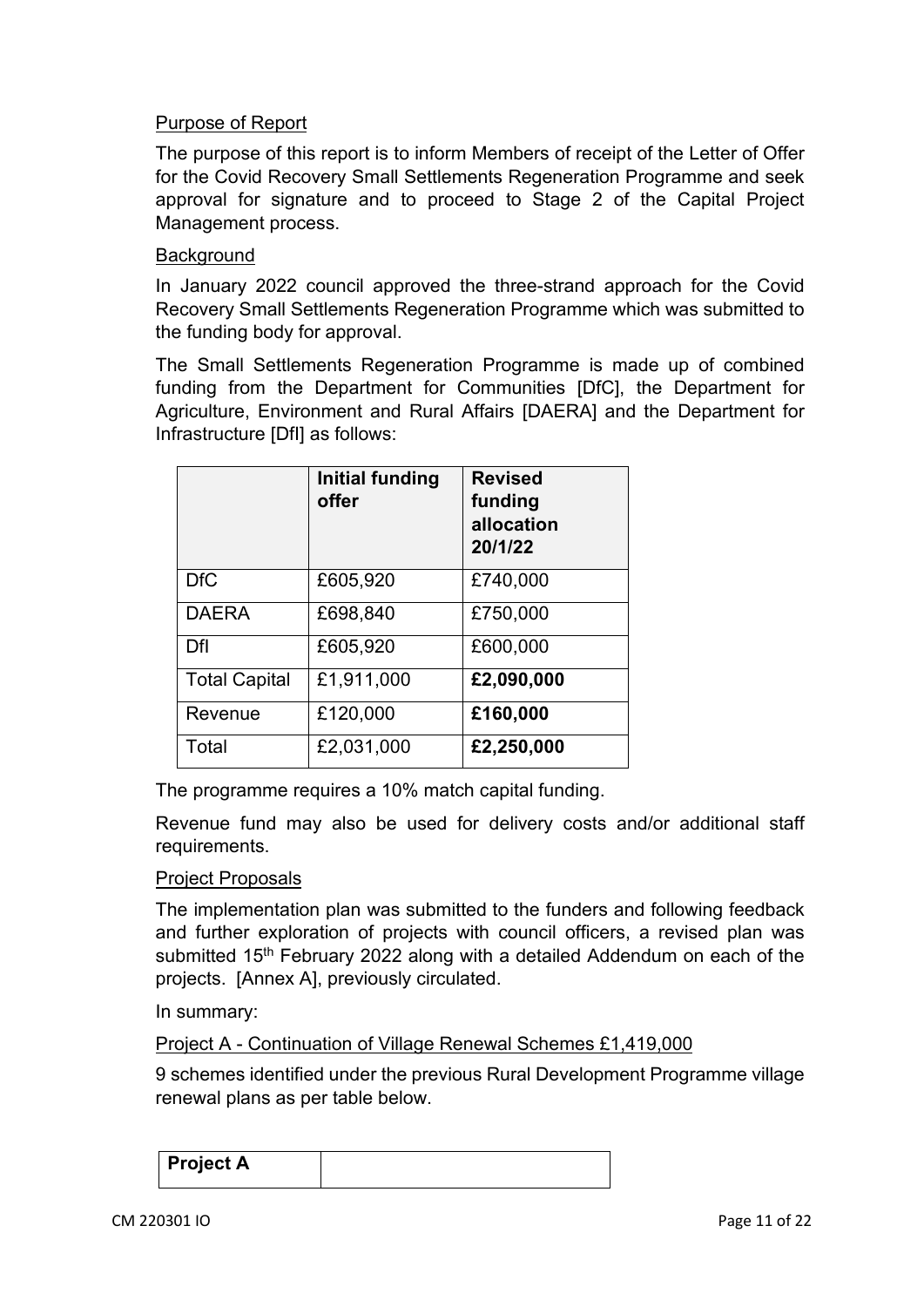| Dernaflaw [299]      | <b>MUGA</b>                                             |
|----------------------|---------------------------------------------------------|
| Drumsurn [459]       | <b>Community Facility</b>                               |
| Magilligan [578]     | MUGA                                                    |
| Burnfoot [239]       | Upgrade community facility                              |
| Dervock [714]        | MUGA & Walking path                                     |
| Rasharkin [1115]     | Upgrade community facility &<br>footpaths               |
| Armoy [1097]         | Upgrade playpark & walking<br>path                      |
| Gortnaghey [278]     | Walking/cycle path & lighting.<br>Link from GAA grounds |
| Mosside [270]        | Upgrade community facility                              |
| Cushendall<br>[1280] | Walking path link to village                            |

## Project B – Restore & Reactivate Grant Programme £500k

Pilot grant scheme to Restore and Reactivate derelict or vacant properties across the 12 settlements within Causeway Coast and Glens with an eligible population threshold between 1000 – 4999.

Grant programme. Dungiven, Kilrea, Ballykelly, Cloughmills, Greysteel, Bushmills, Cushendall, Garvagh, Castlerock, Dunloy, Rasharkin, Armoy.

## Project C – Active Travel Infrastructure £171K

Original project not viable so amended on discussion with funders and council officers to 2 individual projects. Full details in Annex A, previously circulated.

C.1 Improvement of the core path network within Bushmills, Cushendall & Dungiven.

C.2. All Ability Cycle Pilot Project Garvagh.

Department of Communities has considered the Implementation plan and addendum [Annex A], previously circulated and has issued the Letter of Offer in response accepting all projects as listed. [Annex B], previously circulated.

#### Key Milestones:

Sign Letter of Offer issued and return to funders by 16<sup>th</sup> March 2022.

Create resource structure to implement programme by end March 2022.

Funds spent by March 2023.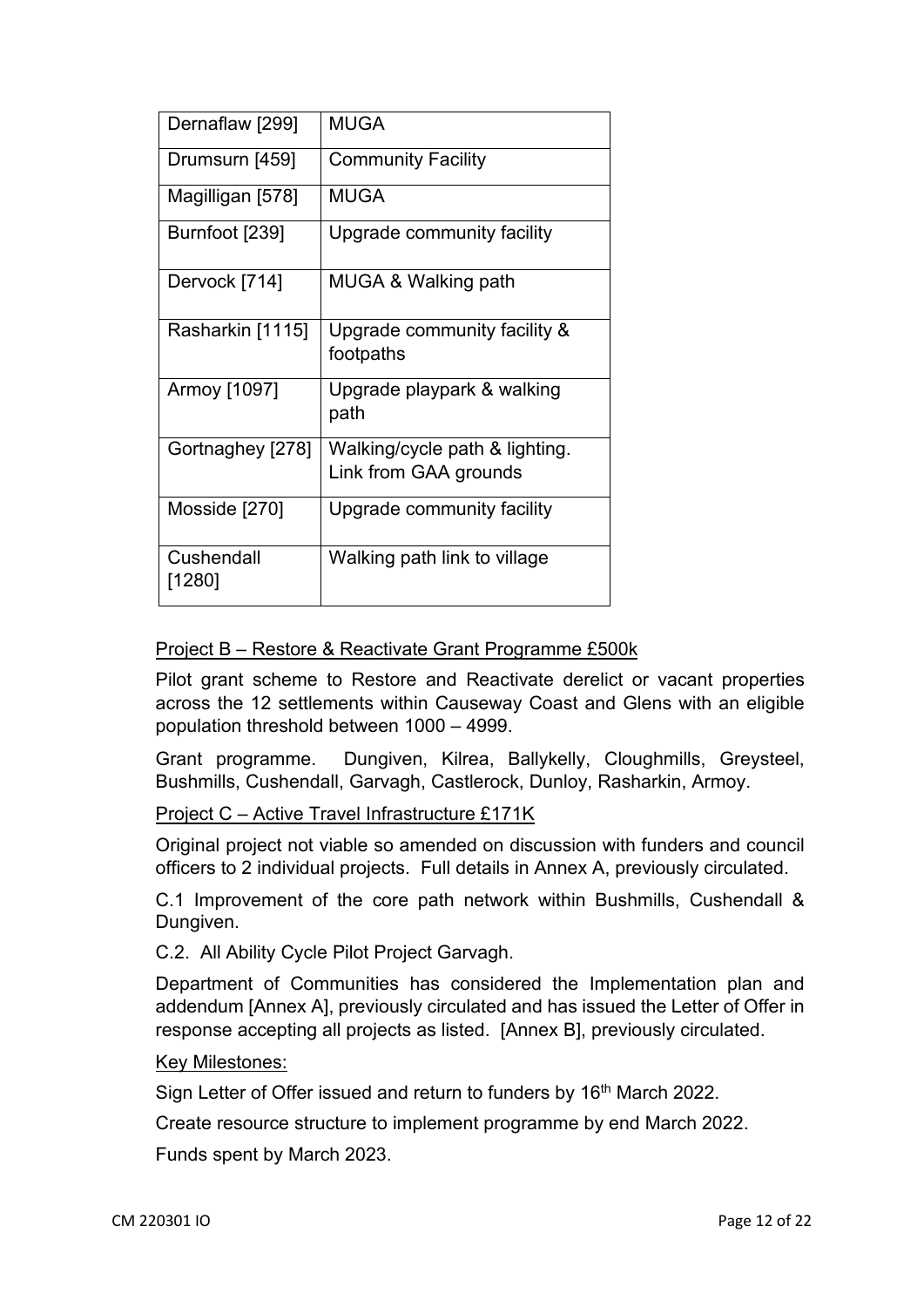Post Project Evaluation to be conducted.

Next steps:

Signed letter of offer to be returned to Department of Communities by 16<sup>th</sup> March 2022 [Annex B], previously circulated.

Conduct Capital Project Management Process for Projects A & C.

Project A – Itemised projects to proceed to Stage 2: Detailed design, planning and procurement.

Project C – Conduct stage 1: identify preferred options.

Design grant process for Project B with council's Funding Unit.

Work with council's capital works section to identify, design and implement resource structure for the Covid Recovery Small Settlement Regeneration Programme.

#### Recommendation

It is recommended that Members:

- 1. Accept the Letter of Offer from the Department of Communities for £2,250,000 and Council 10% match contribution of £250,000.
- 2. Based on the Letter of Offer, approve to proceed to the relevant next stage of the Capital Management Process for each of the projects itemised.

Councillor McAuley welcomed the news of the cash injection for many areas of Causeway Coast and Glens Borough Council and referred to Mosside, Dervock and Armoy which had been lobbied in the Chamber and with stakeholders for some time. Councillor McAuley said there needed to be a focus now on delivery to enhance the Borough to make it an attractive place to work, live and raise families.

Councillors C McShane and MA McKillop concurred with these comments and thanked Officers. Councillor C McShane said she looked forward to additional funding in the future for linkages between Ballycastle seafront and Town Centre which would be a means of encouraging people to be more active.

Alderman Baird referred to the hard work undertaken by communities and welcomed the inclusion of Armoy, Cushendun, Mosside and Dervock and wished to put on record her thanks to Mr Gerry Burns for his contribution. Alderman Baird paid tribute to the community at Mosside for their resilience and persistence in the absence of a fit for purpose community building.

Proposed by Councillor McAuley Seconded by Alderman Baird and

#### **RESOLVED -** that Council:

- 1. Accept the Letter of Offer from the Department of Communities for £2,250,000 and Council 10% match contribution of £250,000.
- 2. Based on the Letter of Offer, approve to proceed to the relevant next stage of the Capital Management Process for each of the projects itemised.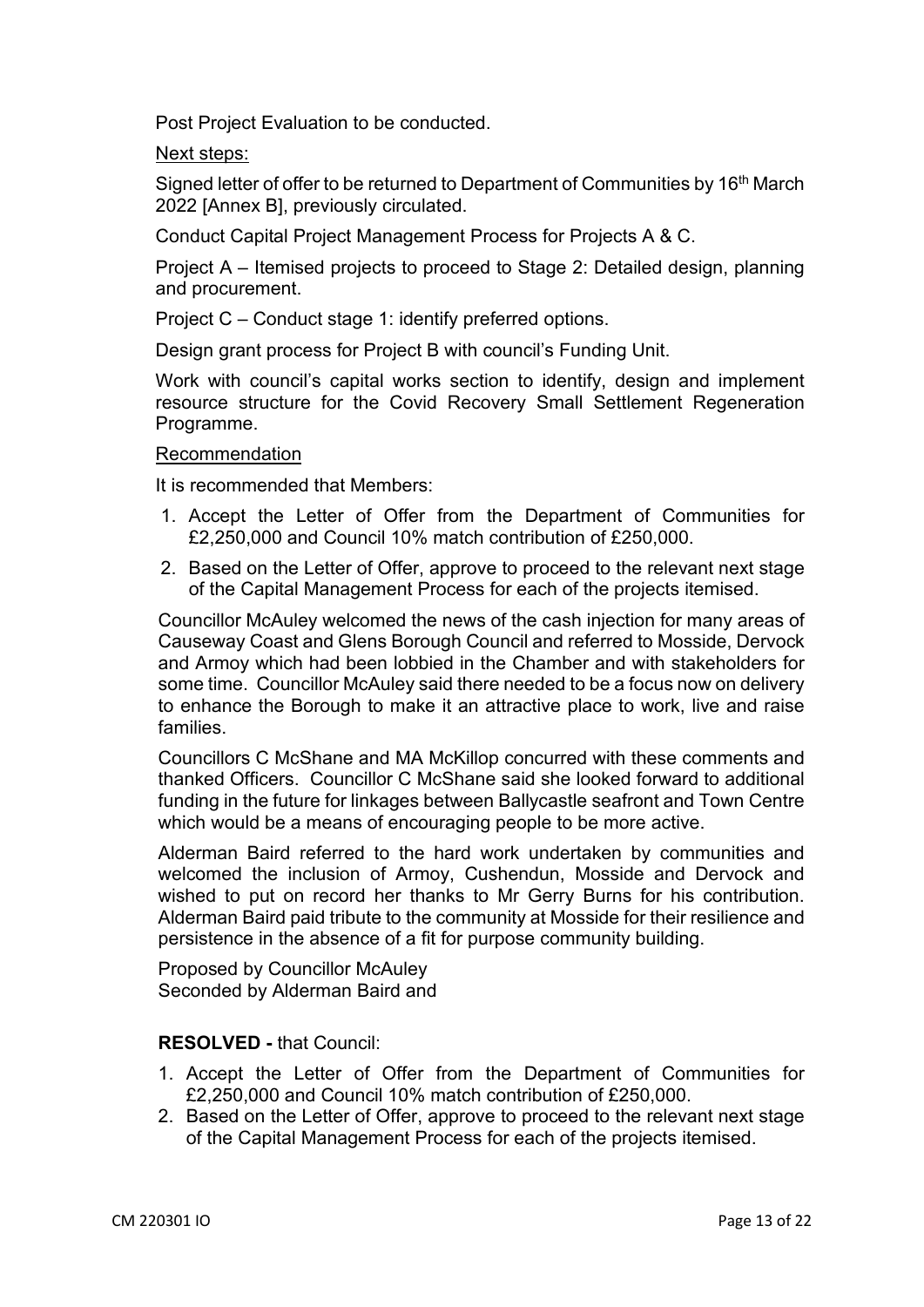## **12. MATTERS FOR REPORTING TO THE PARTNERSHIP PANEL**

There were no matters for reporting to the Partnership Panel.

#### **13. CONFERENCES**

Report, previously circulated.

The Mayor presented the following conference Items as read:

- (i) Newry and Dundalk Chambers' Annual Cross-Border Conference Wednesday 9<sup>th</sup> March 2022
- (ii) NILGA Conference on the Future of Regeneration Tuesday 15<sup>th</sup> March 2022.

**RESOLVED –** that Council note the Conference Report.

#### **14. CORRESPONDENCE**

Report, previously circulated.

The Mayor presented the following correspondence Items as read:

- (i) Northern Ireland Housing Council The Housing Council January bulletin dated 10 February 2022 and 487<sup>th</sup> Meeting of the Northern Ireland Housing Council minutes.
- (ii) Department for Infrastructure Responses to Elected Member queries presented on 7th December 2021
- (iii) Alison McCullough, Chief Executive Fermanagh & Omagh District Council seeking support of Causeway Coast and Glens Borough Council is sought for a public inquiry into this matter.
- (iv) Alison McCullough, Chief Executive Fermanagh & Omagh District Council - Causeway Coast and Glens Borough Council are asked to give this issue due consideration and respond.

**RESOLVED** – that Council note the Correspondence Schedule.

#### **15. CONSULTATION SCHEDULE**

Report, previously circulated.

The Mayor presented the Consultation Schedule as read:

(i) Department of Health, Draft Budget 2022-2025 Consultation Equality Impact Assessment;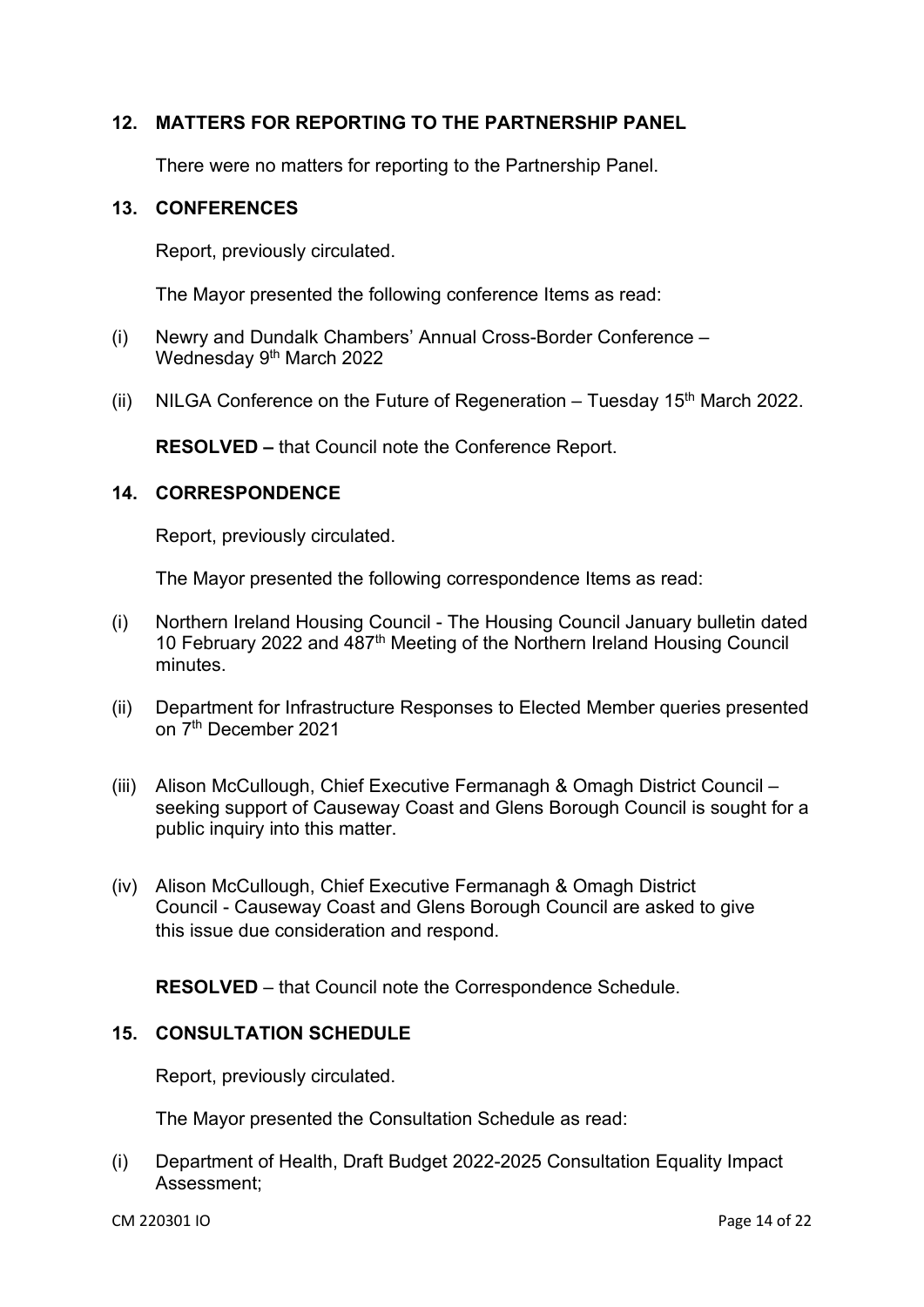- (ii) Armagh City, Banbridge, Craigavon Borough Council, Consultation on Draft Performance Improvement Objectives for 2022-23;
- (iii) Education Authority, Consultation on Draft Strategic Plans;
- (iv) Department of Agricultural, Environmental and Rural Affairs,Introduction of Mandatory Digital Waste Tracking;
- (v) Northern Ireland Housing Executive, Public Consultation Supporting People Three Year Draft Strategic Plan and Covid-19 Recovery Plan 2022-2025;
- (vi) Department of Health, Consultation on Reform of Adult Social Care.

Open Consultation Documents, previously listed, were presented.

**RESOLVED –** that Council note the Consultation Schedule, (items i-vi) and Equality Screening reports.

## **16. SEAL DOCUMENTS**

Members were advised of the undernoted items for signing and sealing by Council, approval having been previously granted and all necessary legislative requirements being met.

- (i) Grave Registry Certificates, No's 5287 5300 inclusive;
- (ii) Licence to Occupy, Foreshore and Bed of the Sea at North Pier, Portrush, County Antrim – 1) Her Majesty The Queen and 2) The Crown Estates Commissioners and Causeway Coast and Glens Borough Council (Ref L&P SC 210203, CP&R 210223 and CM 210302)
- (iii) Lease of Rights Relating to Foreshore and Bed of the Sea at North Pier, Portrush, County Antrim - 1) Her Majesty The Queen and 2) The Crown Estates Commissioners and Causeway Coast and Glens Borough Council (Ref L&P SC 210203, CP&R 210223 and CM 210302)
- (iv) Agreement Causeway Coast and Glens Borough Council and C Kennedy, Licensee (West Bay Car Park Portrush)
- (v) Agreement Causeway Coast and Glens Borough Council and D Shirley, Licensee (West Bay Car Park)
- (vi) Agreement Causeway Coast and Glens Borough Council and H Douthart, Licensee (Quay Rd Playing Fields Ballycastle)
- (vii) Agreement Causeway Coast and Glens Borough Council and H Douthart, Licensee (Pier Yard Car Park Ballycastle)
- (viii) Agreement Causeway Coast and Glens Borough Council and J McLaughlin, Licensee (Waterford Slip Cushendall)
- (ix) Agreement Causeway Coast and Glens Borough Council and J Wray, Licensee (Ballycastle Sea Front)
- (x) Agreement Causeway Coast and Glens Borough Council and J O'Kane, Licensee, (Megaw Park, Ballymoney)
- (xi) Agreement Causeway Coast and Glens Borough Council and K Douthart, Licensee, (Whiterocks Car Park Portrush)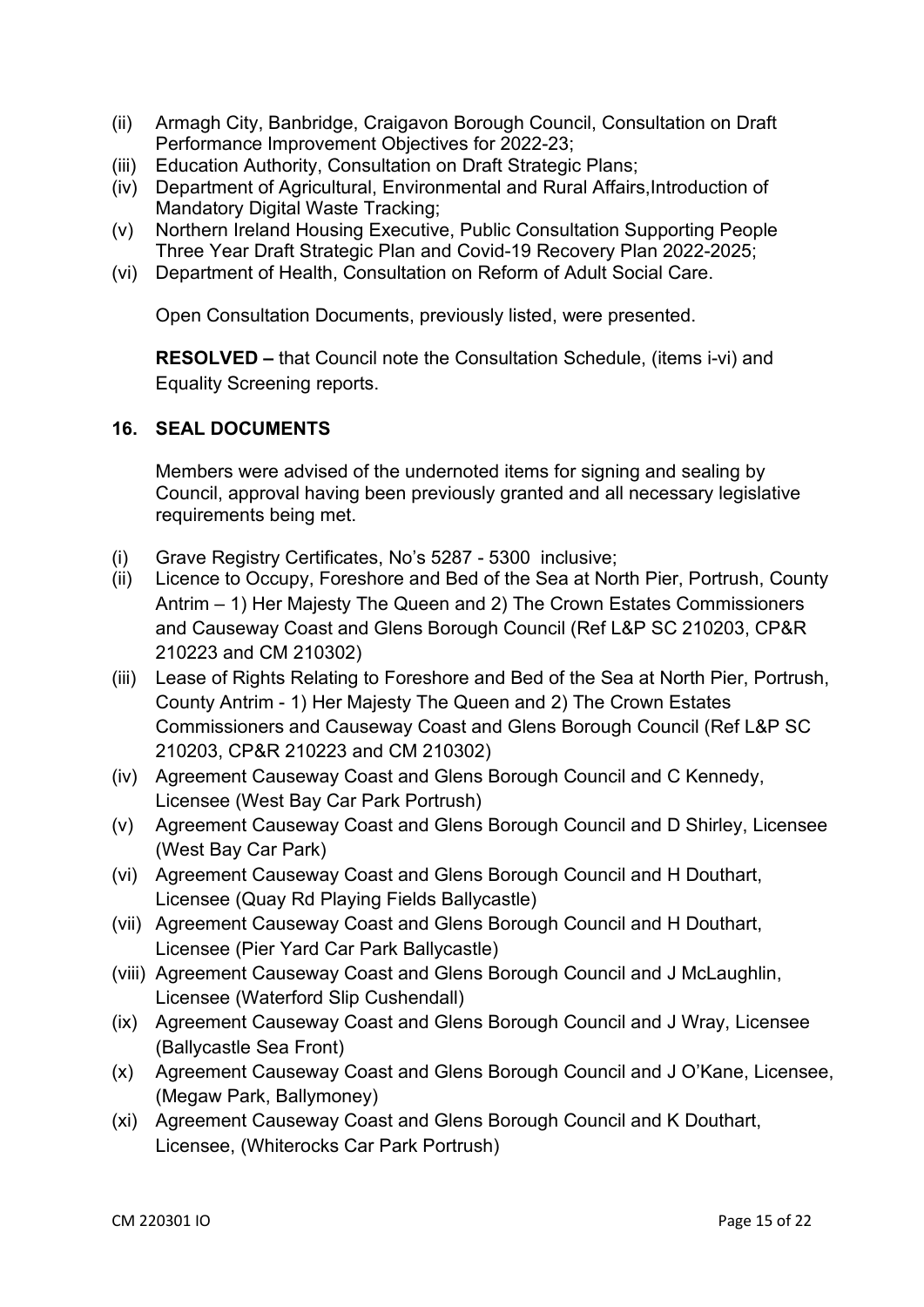- (xii) Agreement Causeway Coast and Glens Borough Council and M Boyle, Licensee (East Strand Car park, Portrush)
- (xiii) Agreement Causeway Coast and Glens Borough Council and M Hutchinson, Licensee (Portaneevy Car Park Ballintoy)
- (xiv) Agreement Causeway Coast and Glens Borough Council and P Mullan, Licensee (Diversity Park Portstewart)
- (xv) Agreement Causeway Coast and Glens Borough Council and R Carton, Licensee (East Strand Car Park Portrush)
- (xvi) Agreement Causeway Coast and Glens Borough Council and R Devlin, Licensee (Legge Green Car Park Cushendall)
- (xvii) Agreement Causeway Coast and Glens Borough Council and R Attias, Licensee (Garron Road Car Park)
- (xviii) Agreement Causeway Coast and Glens Borough Council and R Pollock, Licensee (Promenade Car Park Castlerock)
- (xix) Agreement Causeway Coast and Glens Borough Council and S McGuigan, Licensee (Downhill Beach)
- (xx) Agreement Causeway Coast and Glens Borough Council and S O'Boyle, Licensee (Ballintoy Harbour)
- (xxi) Agreement Causeway Coast and Glens Borough Council and S McAllister, Licensee, (Magheracross Car Park, Portrush (2no. Agreements)
- (xxii) Renewal of Commercial Lease Shop Unit at South Pier, Portrush Causeway Coast and Glens Borough Council and George Nelson (L&P SC-190306 CP&R–190312 CM-190326)

Proposed by Councillor Scott Seconded by Councillor Wilson and

**RESOLVED** - that the sealing of documents as listed be approved (i-xxii).

At the request of Councillor P McShane the Director of Environmental Services advised that trading concessions were renewed annually and ran for a three year term.

The Mayor advised Councillor P McShane should he wish to raise a specific matter regarding trading concessions he could do so through Any Other Relevant Business at the Environmental Services Committee meeting.

## **17. NOTICE OF MOTION PROPOSED BY COUNCILLOR P MCSHANE, SECONDED BY COUNCILLOR QUIGLEY**

"*That no sales or long term leases of any land or property assets be considered or acted upon until the conclusion of the extraordinary audit into land and asset disposals at Causeway Coast and Glens Council. That further consideration is given to land asset disposals after the audit report and the potential legal actions arising from same are considered by the full Council."*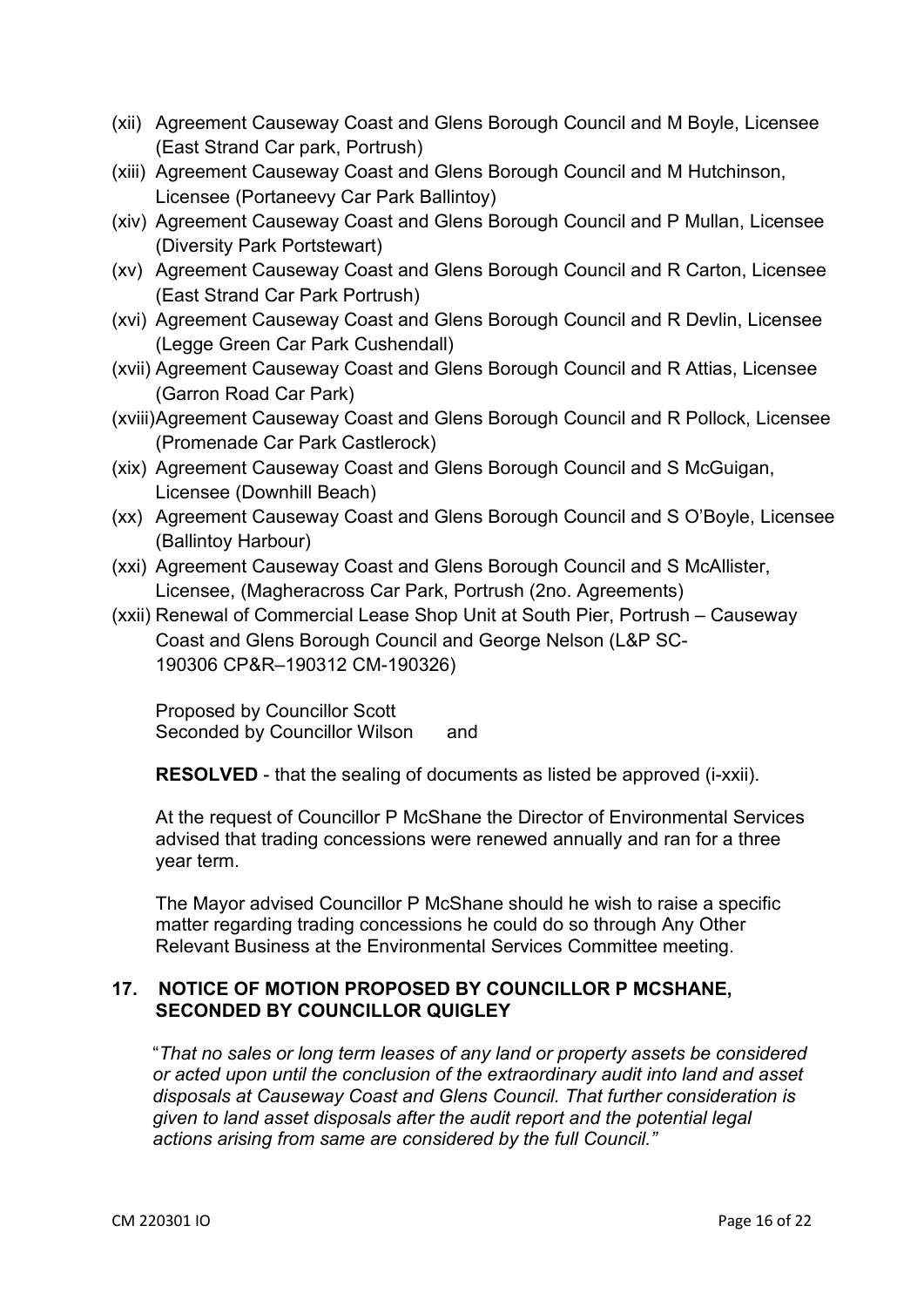The Mayor advised the Notice of Motion would be referred to the Corporate, Policy and Resources Committee for consideration.

Councillor P McShane asked the Mayor why his request for the matter to be discussed at this meeting was denied.

The Mayor advised he did not determine this was an urgent matter and that due process had been followed with regards to this Item to date.

Councillor P McShane asked if realisation of assets would continue in advance of the Notice of Motion being considered. The Mayor advised that there would be a continuation of normal business in line with the Assets Realisation Policy.

## **18. NOTICE OF MOTION PROPOSED BY COUNCILLOR MCQUILLAN, SECONDED BY COUNCILLOR WALLACE**

*"That this Council takes into consideration the inevitable facts that the inhabitants of the Causeway Coast and Glens Borough Council are facing dramatic changes in the climate and the inevitable environmental damage which is currently being caused by same. We are witnessing more severe storms and coastal erosion along the north coast and inland. To make a positive contribution to offsetting not only Council's carbon footprint but that of the inhabitants of the borough we propose Council utilise the Council lands at Laurel Hill, Coleraine, to make a positive start in planting trees to offset our carbon footprint by using trees to sequester the carbon being produced. The area highlighted is practically devoid of any green open space with only one playpark in the immediate vicinity for the children and residents to utilise and enjoy without having to use their vehicles to travel to other areas."*

The Mayor the Notice of Motion had been withdrawn by the Proposer with the agreement of the Seconder.

## **MOTION TO PROCEED '***IN COMMITTEE'*

Proposed by Alderman Duddy Seconded by Alderman Boyle and

**RESOLVED –** that Council move '*In Committee'.*

## **\* Press and Public were disconnected from the meeting at 8.55 pm**

#### *The information contained in the following item is restricted in accordance with Part 1 of Schedule 6 of the Local Government Act (Northern Ireland) 2014*

The Mayor reminded Elected Members, of the session being audio being audio recorded in line with Council's guidance.

**\* The Mayor called a recess for a comfort break at 7.50pm.**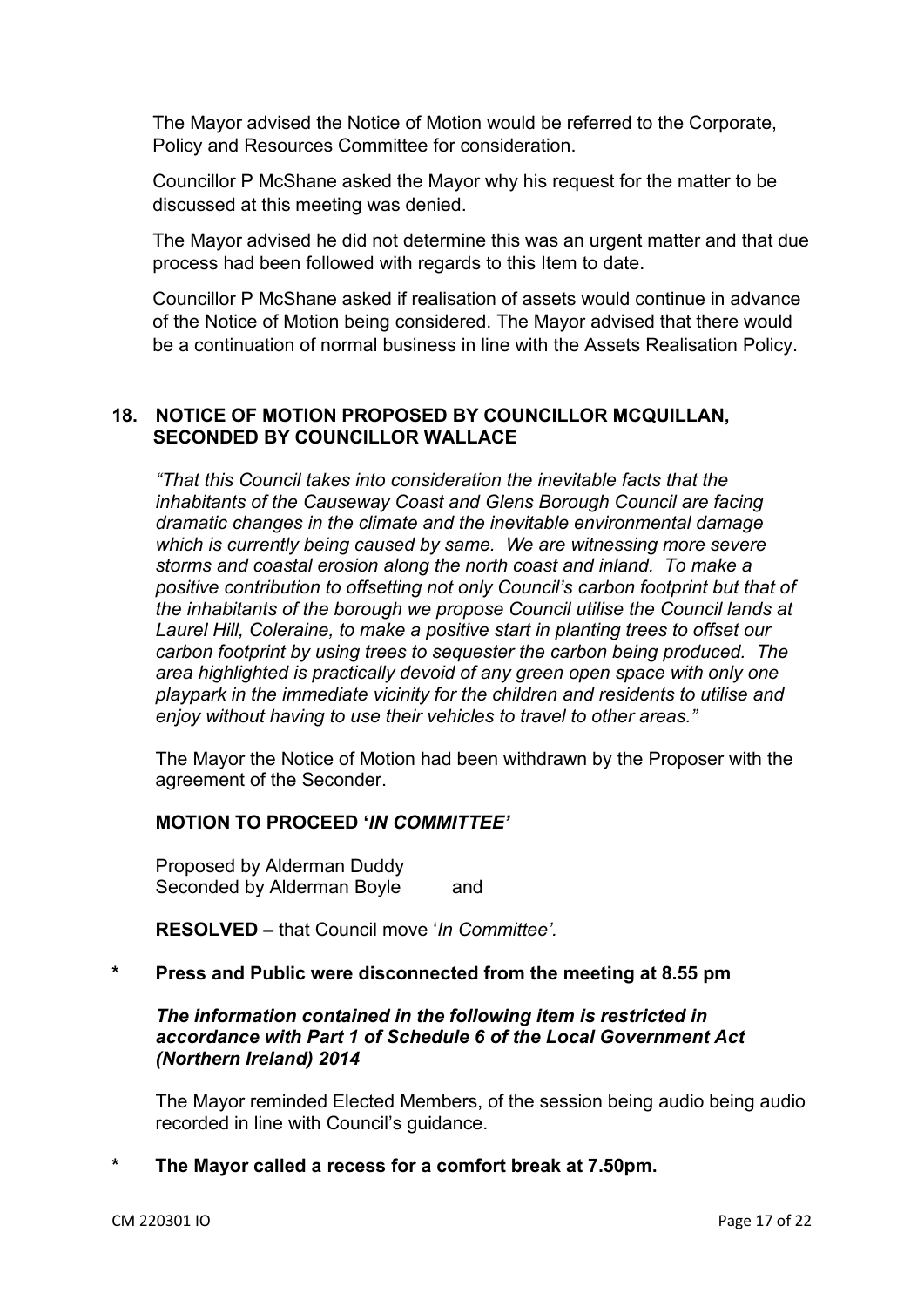#### **\* The meeting reconvened at 8:15pm.**

The Chief Executive undertook a roll call and confirmed the meeting was quorate.

#### **19. MINUTES OF LEISURE AND DEVELOPMENT COMMITTEE MEETING HELD TUESDAY 15 FEBRUARY 2022** *'IN COMMITTEE'*

#### **19.1 Funding Support Large Events (Item 19)**

Council Nicholl sought clarification regarding the Contra agreement process and the agreement would sit with large sporting events in general.

Councillor Nicholl asked whether other events such as Soccer or GAA would fit the criteria for this type of grant and The Chief Executive said that any event to advertise the Borough for free effectively would be welcome but would have to be considered on a case by case basis and pointed to the international spotlight which the larger events attract for the Causeway Coast and Glens Borough Council.

The Chief Executive advised that further consideration had been given to a Contra agreement since the debate had taken place at the Leisure and Development Committee which had concluded that a Contra agreement was not required and the revised Grant Funding Policy was the best option to support larger events.

The Chief Executive said the priority was about ensuring allocation of funding and separately allowing the tourism product to be advertised effectively eg on Council assets hosting events or in Council literature produced for Council run associated events.

The Director of Finance (Interim) explained that if Council provided grant funding there could be no direct benefit provided from the recipient to Council and there was no expectation of same. The Director of Finance (Interim) explained, that, historically benefits were provided in the process of grant provision but that going forward it would be defined as grant funding with no benefit. The Director of Finance (Interim) explained that given the scale of advertising at major events in recent years, HMRC deemed additional benefit was Sponsorship.

Councillor P McShane referred to the investigation on VAT irregularities and unanswered questions which pointed to Causeway Coast and Glens Borough Council being badly run.

At the request of Councillor P McShane the Director of Finance (Interim) advised it was his belief that papers had been uploaded to portal regarding the investigation for Elected Members to view and agreed to follow up on this.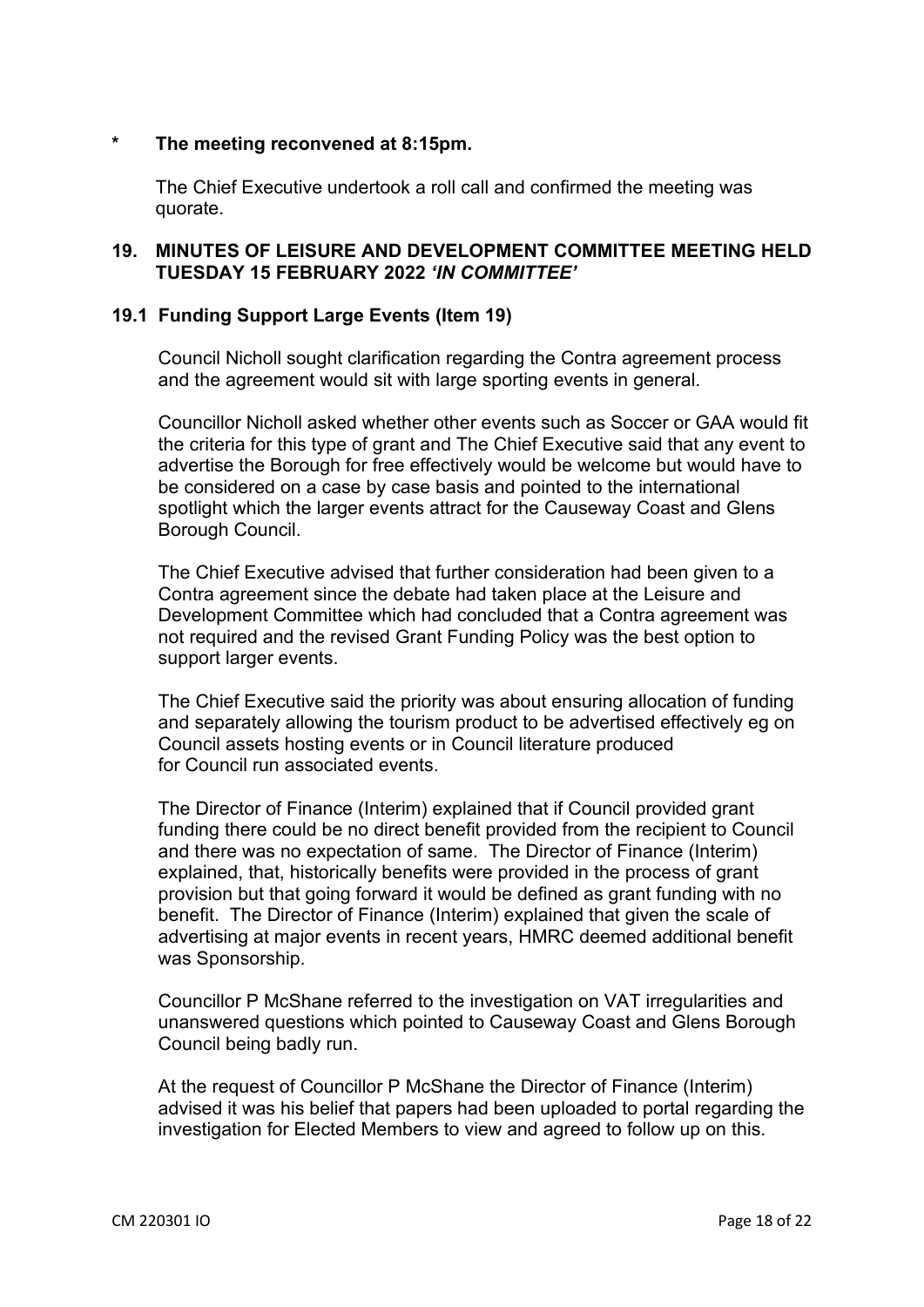Councillor C McShane said that it was unsatisfactory to have only a verbal update from the Chief Executive given the queries raised by Elected Members and requested a written report given the significance of the recommendation and change of Council's position.

The Director of Finance (Interim) agreed to provide a paper to Elected Members clearly explaining what led to the conclusion by Officers that a Contra agreement was not required.

The Chief Executive said it was clear that with some expediency Elected Members needed to have all the information and that a short deferment was required to consider all the facts and figures

Alderman Finlay said that discussion around this matter was bad publicity for Council and it was time to take action to deal with untruths and take whatever steps were necessary to rectify.

The Mayor clarified the outcome of the Leisure and Development Committee meeting, he summarised proceedings and reminded Council of the recommendation from the Leisure and Development Committee Meeting:-

*Recommend proceed with Recommendation 1 to offer a grant programme for Tourism Large Events Fund in accordance with Council's Grant Funding Policy and the parameters and criteria presented to Council October 2021 (Annex A, previously circulated);* 

*Defer a decision on Recommendation 2 until we receive the required independent legal and HMRC advice as outlined in the report.* 

Alderman Hillis referred to the tight timeline and stated concern around the potential delay in funding provision.

Proposed by Alderman Hillis Seconded by Councillor McAuley

-that Council Offer a grant programme for Tourism Large Events Fund in accordance with Council's Grant Funding Policy and the parameters and criteria presented to Council October 2021 (Annex A, previously circulated); -Council receive the required independent legal and HMRC advice as outlined in the report.

Amendment Proposed by Councillor C McShane Seconded by Councillor Nicholl

-that Council Offer a grant programme for Tourism Large Events Fund in accordance with Council's Grant Funding Policy and the parameters and criteria presented to Council October 2021 (Annex A, previously circulated);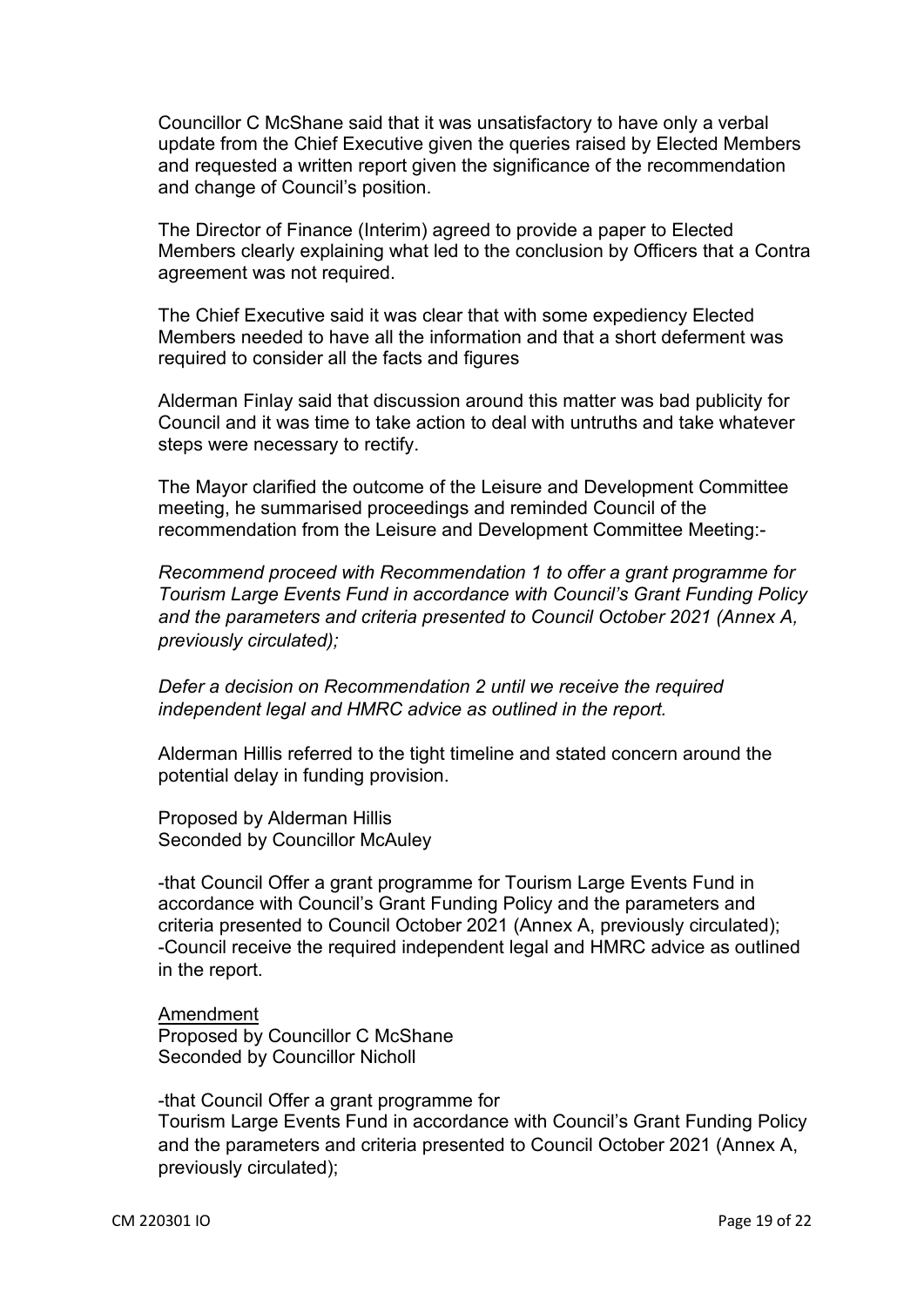Councillor C McShane requested a Recorded Vote.

The Mayor put the Amendment to the Council to vote. 14 Members voted For: 24 Members voted Against, 0 Members Abstained The Mayor declared the Amendment Lost.

#### Recorded vote table

| For (14)     | Councillors Bateson, Beattie, Chivers,<br>Dallat-O'Driscoll, McGlinchey, McGurk, MA McKillop,<br>McLaughlin, McMullan, C McShane, P McShane,<br>Nicholl, Quigley, Schenning |
|--------------|-----------------------------------------------------------------------------------------------------------------------------------------------------------------------------|
| Against (24) | Alderman Baird, Boyle, Duddy, Fielding, Finlay, Hillis,                                                                                                                     |
|              | Knight-McQuillan, McKeown, Robinson                                                                                                                                         |
|              | Councillors Anderson, Callan, Holmes, Hunter,                                                                                                                               |
|              | McAuley, McCandless, McCaw, McCorkell, McLean,                                                                                                                              |
|              | McQuillan, Mulholland, Scott, Wallace, Watton, Wilson                                                                                                                       |
| Abstain (0)  |                                                                                                                                                                             |

Councillor C McShane requested a recorded vote.

The Mayor put the substantive proposal to the Council to vote. 23 Members voted For; 13 Members voted Against; 2 Members Abstained The Mayor declared the Proposal Carried.

## Recorded vote Table

| For (23)     | Alderman Baird, Boyle, Duddy, Fielding, Finlay, Hillis,                                                                                                          |
|--------------|------------------------------------------------------------------------------------------------------------------------------------------------------------------|
|              | Knight-McQuillan, McKeown, Robinson                                                                                                                              |
|              | Councillors Anderson, Callan, Holmes, Hunter,                                                                                                                    |
|              | McAuley, McCandless, McCaw, McCorkell, McLean,                                                                                                                   |
|              | McQuillan, Scott, Wallace, Watton, Wilson                                                                                                                        |
| Against (13) | Councillors Bateson, Beattie, Chivers,<br>Dallat-O'Driscoll, McGlinchey, McGurk, MA McKillop,<br>McLaughlin, McMullan, C McShane, P McShane,<br>Nicholl, Quigley |
| Abstain (2)  | <b>Councillors Mulholland and Schenning</b>                                                                                                                      |

## **20. LEGAL OPINION IN THE MATTER OF A CALL IN REQUEST IN RESPECT OF A DECISION OF THE COUNCIL DATED 4 JANUARY 2022**

Confidential Legal Opinion previously circulated.

Amendment lost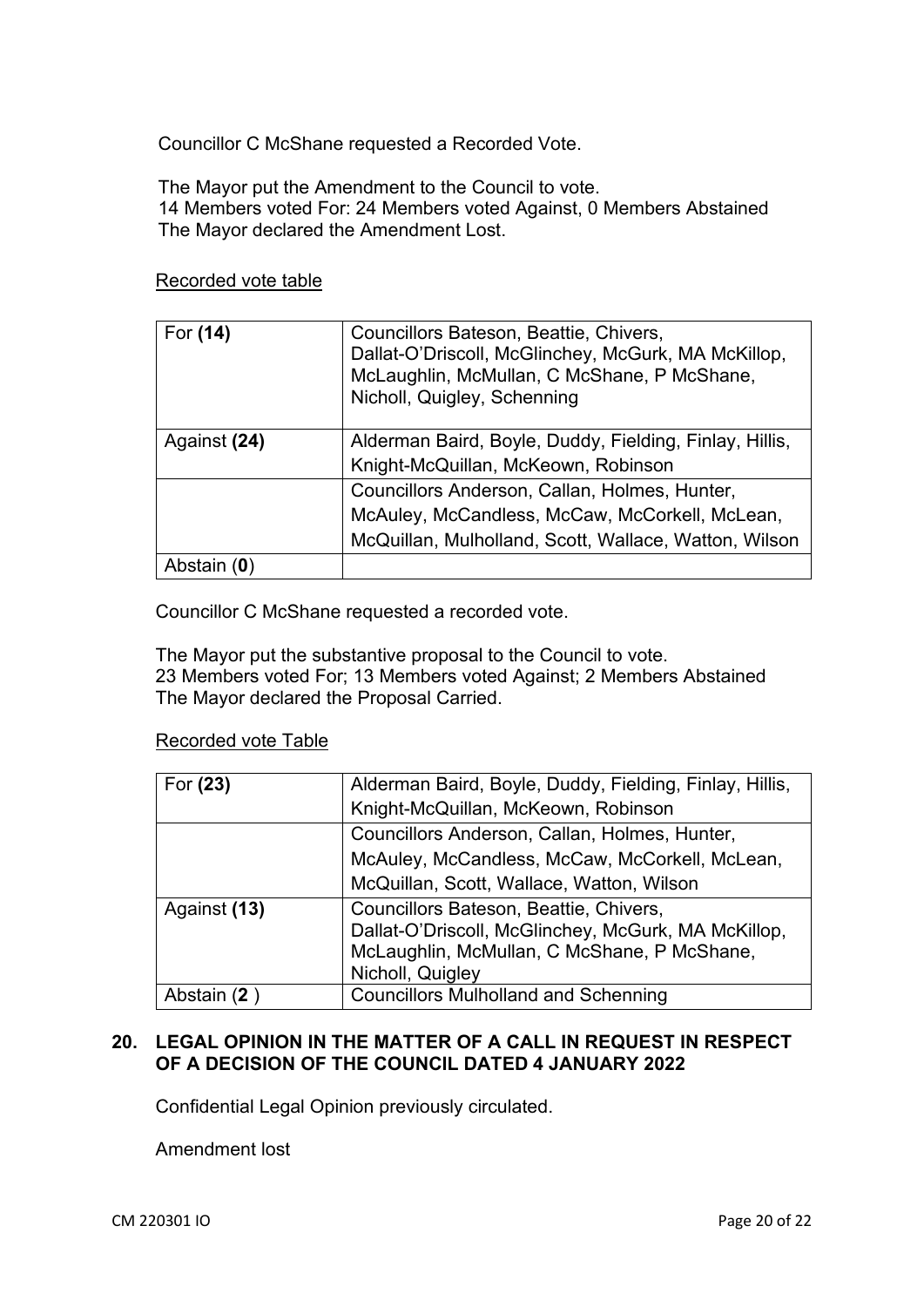*"That Council take external expert legal advice on the sale of lands at the Dunluce Centre, legal advice to encompass everything that has recently come to light in relation to the potential sale including but not exhaustive of:* 

*1. Planning and the involvement of Planning Members on the decision of the sale 2. How Officers could have been seen as being too involved in the process of hotel development for a preferred developer* 

*3. Officers making decisions of a magnitude that should have been taken by Councillors* 

*4. Council Officials offering legal advice despite having been found to have misled the Council on previous hotel development applications"* 

The Mayor advised, in line with the Legal Opinion, the vote taken at the Council meeting of  $4<sup>th</sup>$  January 2022 would be retaken.

Councillor P McShane requested a Recorded Vote.

The Mayor put reconsideration of the decision to the Council to vote. 14 Members voted For; 22 Members voted Against; 1 Member Abstained

The Mayor declared reconsideration of the decision upheld and the motion lost.

| For (14)     | Alderman Boyle                                          |
|--------------|---------------------------------------------------------|
|              | Councillors Beattie, Chivers, Dallat-O'Driscoll, McCaw, |
|              | McGlinchey, McGurk, MA McKillop, McLaughlin,            |
|              | McShane, P McShane, Mulholland, Nicholl, Quigley        |
|              |                                                         |
| Against (22) | Alderman Baird, Duddy, Fielding, Finlay, Hillis,        |
|              | Knight-McQuillan, McKeown, Robinson                     |
|              | Councillor Anderson, Bateson, Callan, Holmes,           |
|              | Hunter, McAuley, McCandless, McCorkell, McLean,         |
|              | McQuillan, Scott, Wallace, Watton, Wilson               |
|              |                                                         |
| Abstain (1)  | <b>Councillor Schenning</b>                             |

#### Recorded vote Table

Councillor P McShane wished to make a further Amendment.

The Mayor ruled the vote had been taken and he would not be taking any further amendments.

The Mayor invited the Council Barrister to address Council.

The Council Barrister provided Opinion, re-consideration arising from the Call In dated 9<sup>th</sup> January 2022 in relation to the decision taken at the Council Meeting on 4<sup>th</sup> January 2022, under Section 41.1 of the Local Government Act and Council's Standing Orders had been duly undertaken; that debate and reconsideration had brought the matter to a conclusion.